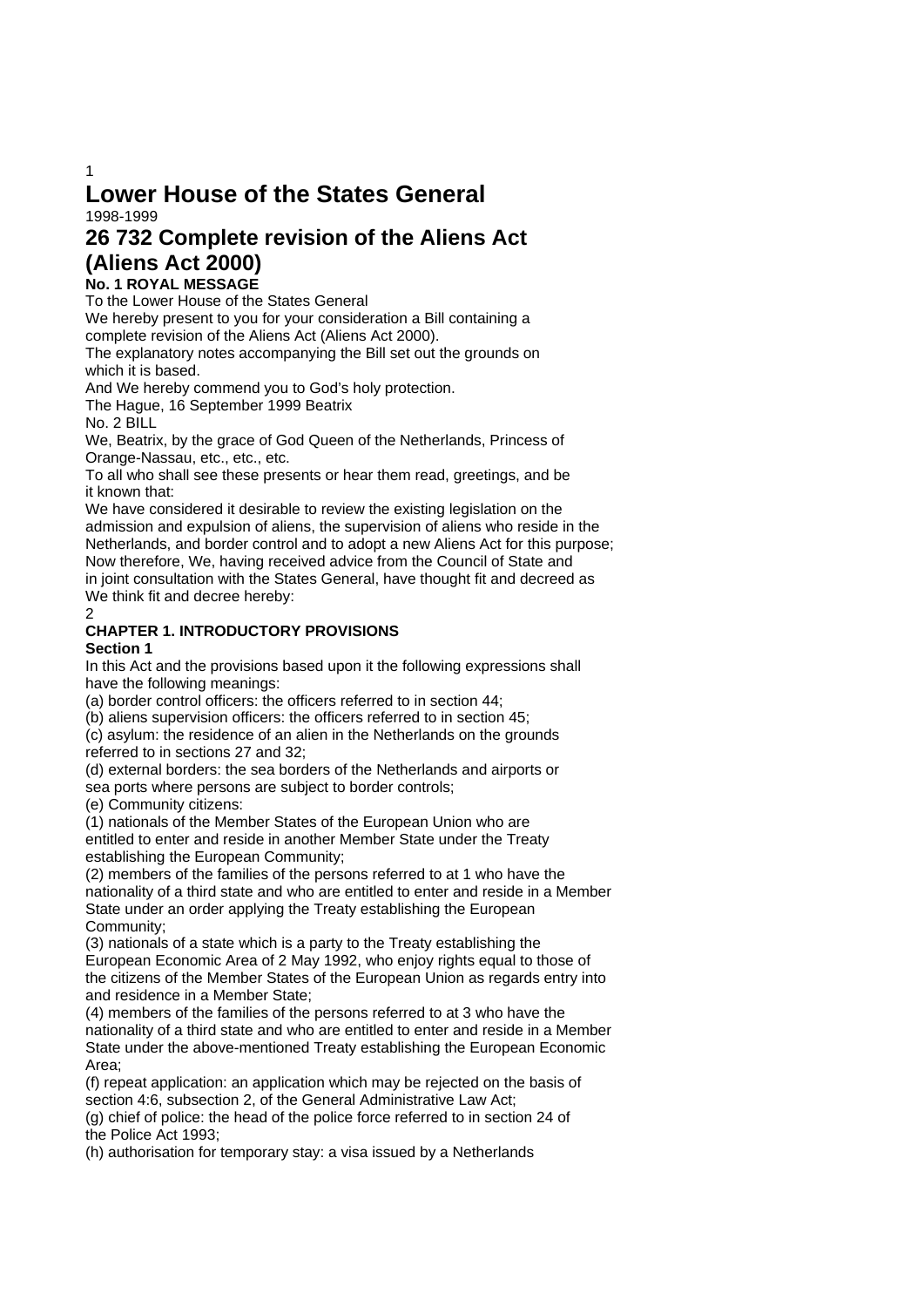diplomatic or consular mission in the country of origin or in the country of ordinary residence or by the Office of the Governor of the Netherlands Antilles or by the Office of the Governor of Aruba in those countries, with the prior authorisation of Our Minister for Foreign Affairs, for a stay of longer than three months;

(i) Our Minister: the Minister of Justice;

(j) residence on ordinary grounds: the residence of an alien in the

Netherlands on the grounds of this Act other than on the grounds referred to in sections 27 and 32;

(k) the Convention on Refugees: the 1951 Geneva Convention relating to the Status of Refugees (Trb. 1954, 88) as amended by the New York Protocol of 1967 (Trb. 1967, 76);

3

(l) refugee under the terms of the Convention: an alien who is a refugee within the meaning of the Convention on Refugees and to whom its provisions are applicable;

(m) alien: any person who does not have Netherlands nationality and who is not treated as a Netherlands national by virtue of any provision of law. **Section 2** 

1. There shall be an Advisory Committee on Aliens Affairs.

2. The Committee shall consist of at least seven members. Officials who are employed at a government ministry or an institution, service or business coming under a government ministry, or who otherwise perform work in a capacity subordinate to Our Ministers shall not be appointed as a member. Notwithstanding the Advisory Bodies Framework Act, the Committee may consist of more than fourteen members, in addition to the chairperson.

3. The chairperson shall be preferably a member of the judiciary.

4. The function of the Committee is:

(a) to advise Our Minister on aliens law and policy in respect of it;

(b) at the request of Our Minister to advise on decisions designated by or pursuant to Order in Council on the basis of this Act;

5. Rules governing the structure and procedures of the Committee shall be drawn up by Order in Council.

6. The Committee is authorised to obtain from any person such information, either orally or in writing, as it deems necessary for the

performance of its duties.

# **CHAPTER 2. ENTRY**

**Section 3** 

1. Entry into the Netherlands shall be refused to an alien who:

(a) is not in possession of a valid travel document or is in possession of a valid travel document in which the requisite visa is missing;

(b) constitutes a serious threat to public policy (*ordre public*) or national security;

(c) does not have sufficient means to defray both the costs of his stay in the Netherlands and the costs of his journey to a place outside the Netherlands where his entry is guaranteed, or

(d) does not fulfil the conditions laid down by or pursuant to Order in Council.

2. Rules concerning the requirements for possession of a travel document shall be laid down by or pursuant to Order in Council.

3. The border control officers shall not, save in accordance with a special direction issued by Our Minister, refuse entry into the Netherlands to an alien indicating that he wishes to have asylum.

### **Section 4**

1. A carrier through whose intermediary an alien has been brought to an external border or into the territory of the Netherlands shall take the necessary measures and exercise such supervision as may reasonably be expected of it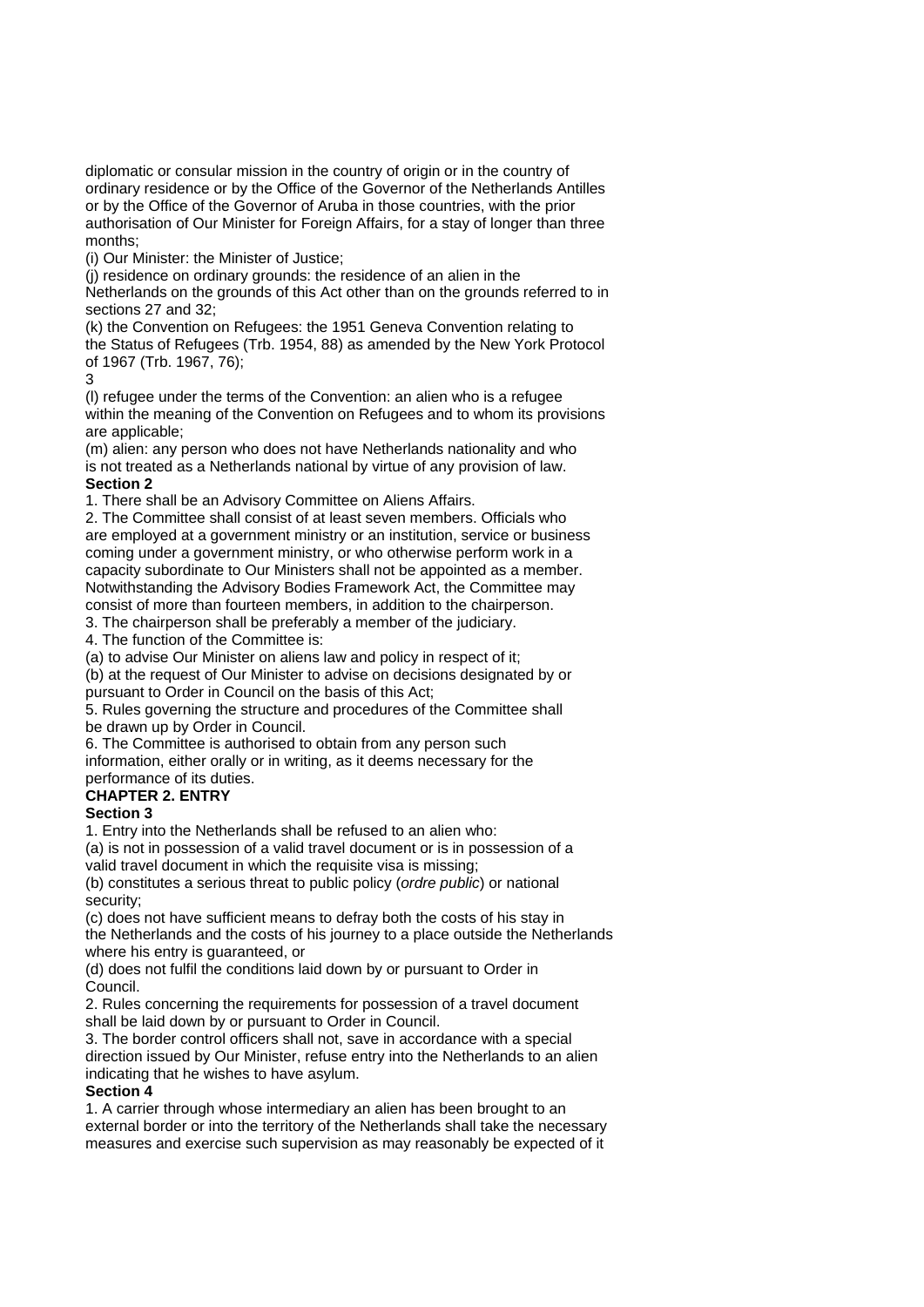to prevent a situation in which the alien does not comply with section 3, subsection 1 (a).

2. A carrier may be required to take a copy of the travel document relating to the alien and to hand this to the border control officers.

3. Rules concerning the application of subsections 1 and 2 may be laid down by or pursuant to Order in Council.

#### $\Delta$

4. Subsections 1 and 2 shall also apply to every carrier that is guilty of violating outside the Netherlands the obligations referred to in these subsections.

### **Section 5**

1. An alien who has been refused entry into the Netherlands shall leave the Netherlands immediately, duly observing such directions as may have been given to him for this purpose by a border control officer.

2. If the alien referred to in subsection 1 has entered the Netherlands on board a vessel or aircraft operated by a carrier, he should leave the Netherlands immediately by this means of transport or a means of transport designated by a border control officer.

3. The obligations referred to in subsections 1 and 2 shall not apply if the alien submits an application for the issue of a residence permit. **Section 6** 

1. An alien who has been refused entry into the Netherlands may be required to stay in a space or place designated by a border control officer. 2. A space or place as referred to in subsection 1 may be secured against unauthorised departure.

3. Rules relating to the regime applicable to the secure space or place referred to in subsection 1, including the requisite administrative measures, may be laid down by Order in Council.

4. An Order in Council adopted pursuant to subsection 3 shall be laid before both Houses of the States General. It shall enter into effect on a date to be fixed by royal decree, being more than four weeks after it is laid before the States General, unless at least a fifth of the constitutional number of members of one of the Houses expresses a wish within such period that the subject be regulated by statute. In such a case a Bill to this effect shall be introduced as soon as possible. If the Bill is withdrawn or is defeated in either of the two Houses of the States General, the Order in Council shall be withdrawn.

### **Section 7**

If an alien to whom entry to the Netherlands has been refused has been deprived of his liberty on the grounds of any statutory provision or of a resolution of an international organisation that is binding on the Netherlands, entry shall continue to be refused.

#### **CHAPTER 3. RESIDENCE PART 1. LAWFUL RESIDENCE**

### **Section 8**

An alien is lawfully resident in the Netherlands only:

(a) on the ground of a residence permit for a fixed period as referred to in section 13;

(b) on the ground of a residence permit for an indefinite period as referred to in section 18;

(c) on the ground of a residence permit for a fixed period as referred to in section 26;

(d) on the ground of a residence permit for an indefinite period as referred to in section 31;

(e) as a Community citizen as long as this citizen is resident on the grounds of an arrangement under the Treaty establishing the European Community or the Treaty establishing the European Economic Area; 5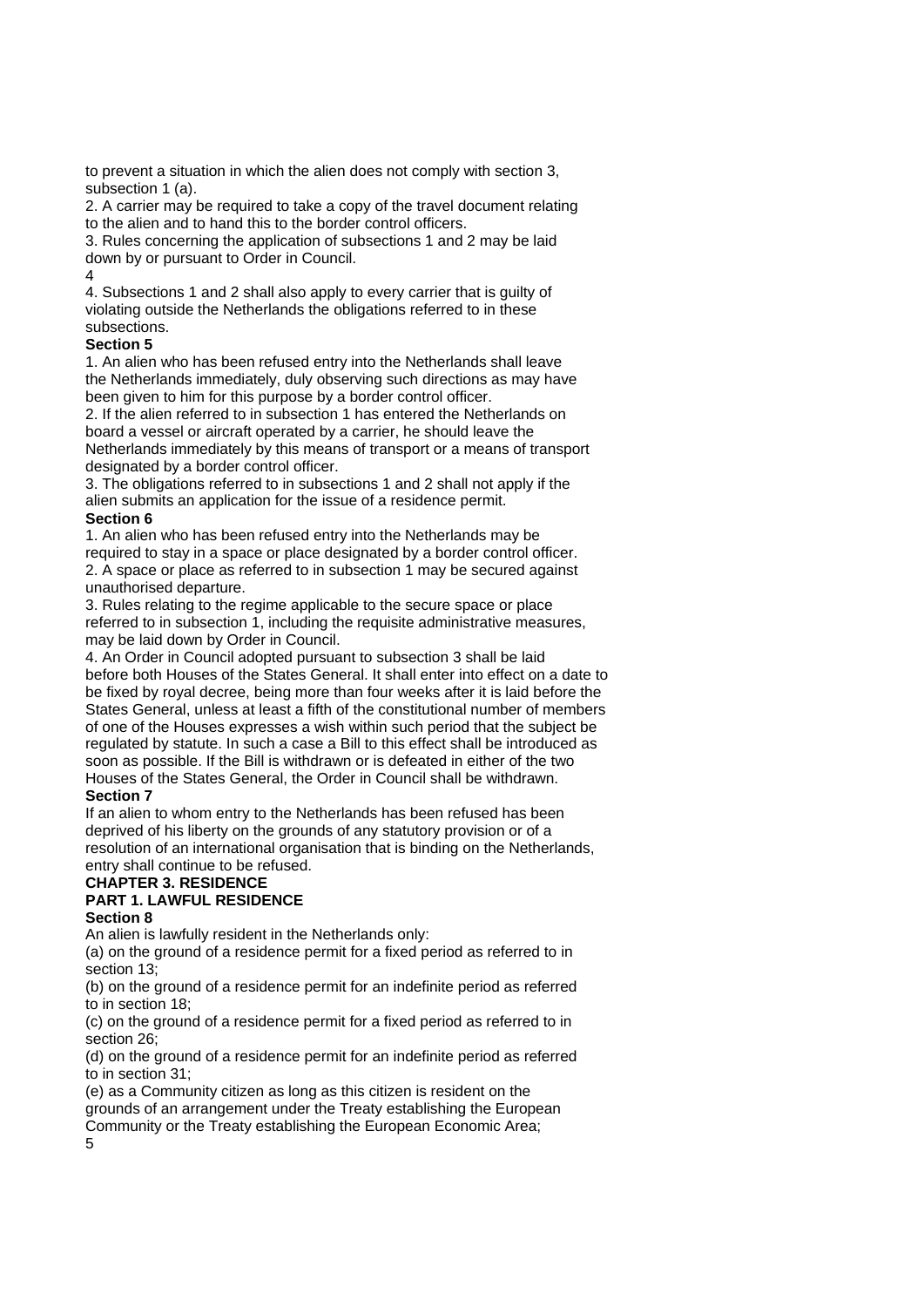(f) pending a decision on an application for the issue of a residence permit in circumstances where, by virtue of this Act or on the ground of a judicial decision, expulsion of the applicant should not take place until the decision on the application has been given;

(g) pending a decision on an application for renewal or alteration of a residence permit in circumstances where, by virtue of this Act or on the ground of a judicial decision, expulsion of the applicant should not take place until the decision on the application has been given;

(h) pending a decision on a notice of objection, review or appeal, in circumstances where, by virtue of this Act or on the grounds of a judicial decision, expulsion of the applicant should not take place until the decision on the notice of objection or notice of appeal has been given;

(i) during the 'free period' referred to in section 12, as long as the residence of the alien is permitted by or pursuant to section 12;

(j) if there are obstacles to the expulsion as referred to in section 62;

(k) pending a decision of the court in proceedings on the grounds of section 17 of the Kingdom Act on Netherlands Nationality in circumstances where expulsion does not take place;

(l) during the period in which an alien is given the opportunity by Our Minister to lay an information about an act constituting an offence under article 250a of the Criminal Code;

(m) if the alien has a right of residence pursuant to Association Decision 1/80 of the EEC/Turkey Association Council.

### **Section 9**

1. Our Minister shall supply an alien who is lawfully resident on the grounds of section  $8$  (a) to (h) and (i) to (m) with a document or written statement evidencing the lawful residence. Our Minister shall, on request, supply such a document or written statement to an alien who is lawfully resident on the ground of section 8 (i).

2. When applying for a decision other than on the ground of this Act, an alien shall, on request, hand over a copy of the document or written statement which is designated as a document within the meaning of section 4:3, subsection 2, of the General Administrative Law Act.

3. Our Minister shall designate by ministerial regulation the documents referred to in subsection 1 and may prescribe models for the documents and the written statement.

#### **Section 10**

1. An alien who is not lawfully resident may not claim entitlement to benefits in kind, facilities and social security benefits issued by decision of an administrative authority. The previous sentence shall apply *mutatis mutandis* to exemptions or licences designated in an Act of Parliament or Order in Council. 2. The first subsection may be derogated from if the entitlement relates to education, the provision of care that is medically necessary, the prevention of

situations that would jeopardise public health or the provision of legal assistance to the alien.

3. The granting of entitlement does not confer a right to lawful residence. **Section 11** 

1. The entitlements of an alien who is lawfully resident are in accordance with the nature of the residence. Unless provided otherwise in or pursuant to the statutory provision on which the entitlement is based, subsection 2 shall apply in this connection.

 $\kappa$ 

2. An alien as referred to in subsection 1 may claim entitlement to facilities, benefits in kind and social security benefits if he:

(a) is lawfully resident as referred to in section 8 (a) to (e) and (m);

(b) is lawfully resident as referred to in section 8 (f), (g) and (h), and entitlement is granted by or pursuant to the Act on the Central Reception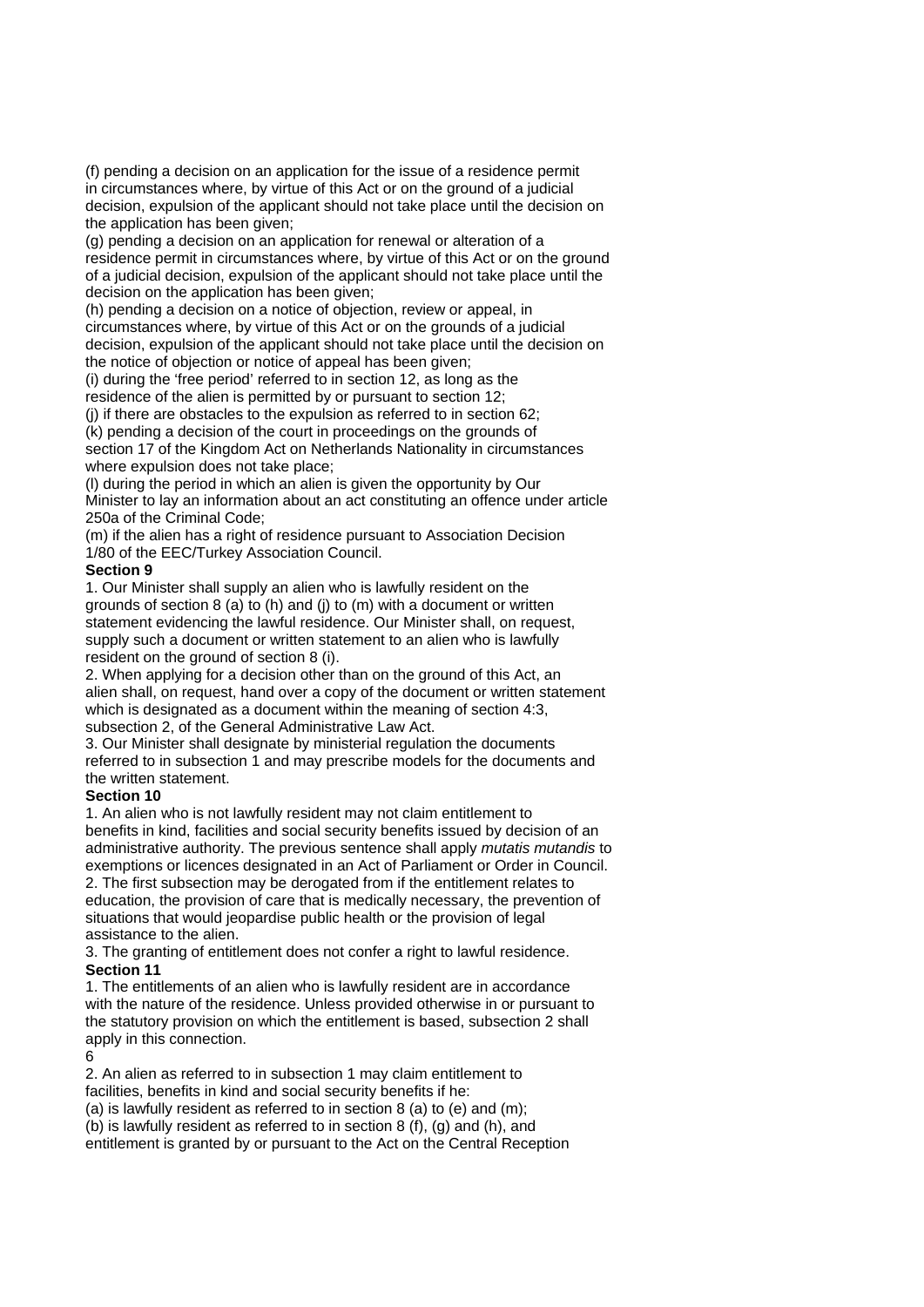Organisation for Asylum-Seekers or by or pursuant to another statutory provision in which the entitlement of such aliens is regulated;  $\overline{c}$  (c) is lawfully resident as referred to in section 8 (i) to (l),

for the entitlement expressly granted to these aliens.

7

3. Subsections 1 and 2 shall apply *mutatis mutandis* to exemptions or licences designated in an Act of Parliament or Order in Council.

### **Section 12**

1. An alien who, upon entry, has fulfilled the obligations to which a person is subject when crossing the border is entitled to remain in the Netherlands for a period to be specified by Order in Council, provided that he:

(a) observes the rules laid down by or pursuant to this Act;

(b) has sufficient means at his disposal to defray both the costs of his stay in the Netherlands and the costs of his journey to a place outside the Netherlands where his entry is guaranteed;

(c) does not perform work for an employer contrary to the Foreign National (Employment) Act;

(d) does not constitute a threat to public policy (*ordre public*)or national security.

2. The period referred to in subsection 1 shall be fixed at not more than six months. Different periods may be laid down for separate categories of aliens specified by Order in Council.

## **PART 2. ORDINARY RESIDENCE PERMITS**

*Unit 1. Residence permits for a fixed period*  **Section 13** 

1. Our Minister is authorised:

(a) to grant, reject or not process an application for the issue of a residence permit for a fixed period;

(b) to grant, reject or not process an application for renewal of such a permit;

(c) to alter a residence permit for a fixed period either at the request of the holder of the permit or *ex officio* on account of changed circumstances;

(d) to cancel a residence permit for a fixed period;

(e) to issue *ex officio* a resident permit for a fixed period.

2. A residence permit for a fixed period is issued subject to restrictions connected with the purpose for which leave to reside is granted. Regulations

may be attached to the permit.

3. A residence permit for a fixed period is issued for a maximum of five consecutive years. Rules relating to the period of validity of the residence permit and to renewal of the permit shall be laid down by Order in Council.

## **Section 14**

1. An application for the issue of a residence permit for a fixed period as referred to in section 13 may be rejected if:

(a) the alien does not possess a valid authorisation for temporary stay or does not possess a valid authorisation for temporary stay which corresponds to the purpose of the residence for which application has been made for a residence permit;

(b) the alien does not possess a valid travel document;

(c) the alien does not have independent, lasting and sufficient means of subsistence or the person with whom the alien wishes to reside does not have independent, lasting and sufficient means of subsistence;

(d) the alien constitutes a threat to public policy or national security;

(e) the alien is not prepared to submit to a medical examination performed

in the interests of public health in order to check for the presence of a disease 8

designated by or pursuant to the Infectious Diseases Act or to undergo medical treatment for such a sickness;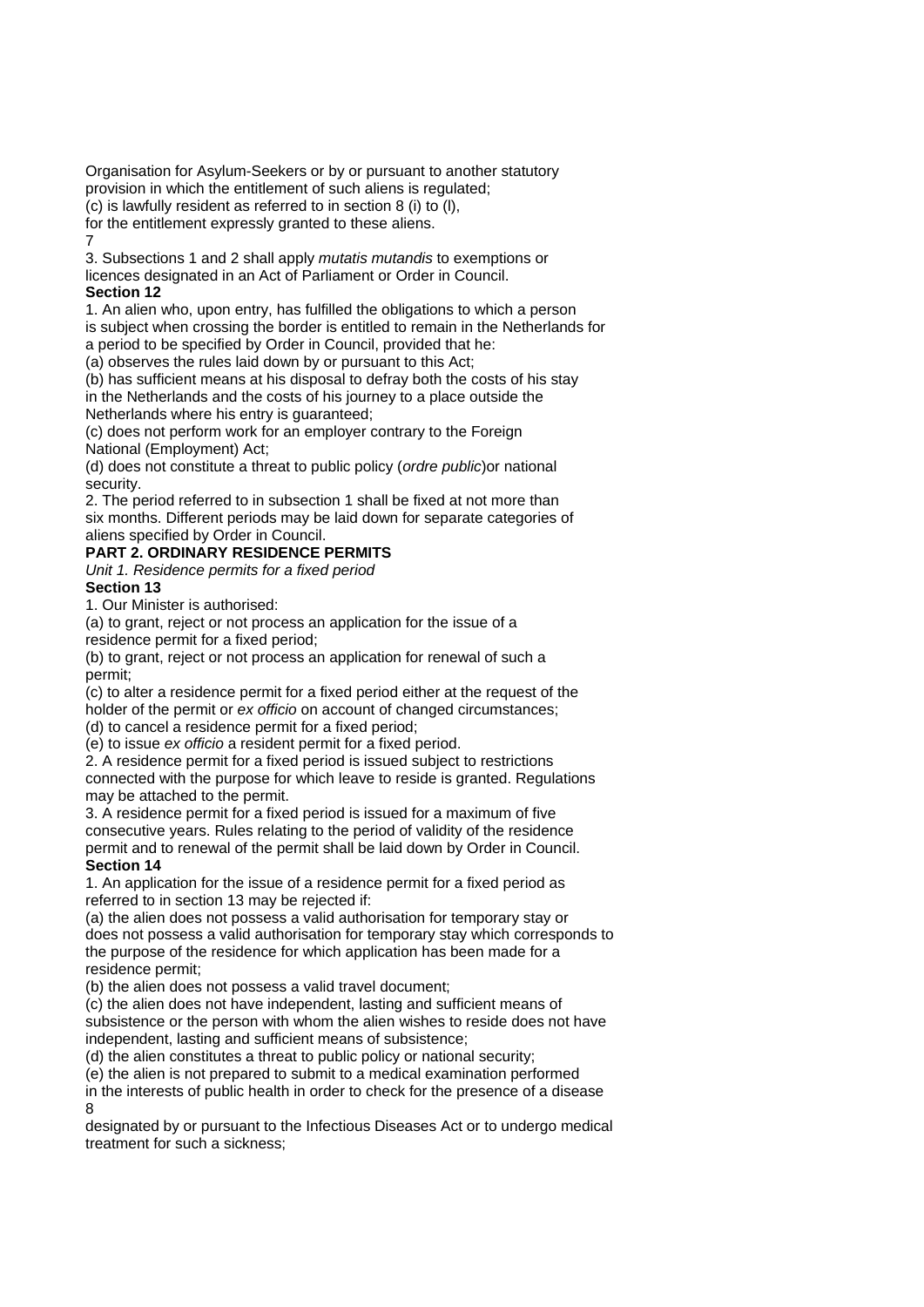(f) the alien performs work for an employer in breach of the Foreign National (Employment) Act;

(g) this is necessary in the public interest, other than on the grounds referred to at (a) to (f).

2. Rules concerning the application of the grounds referred to in

subsection 1 (b) and (c) may be made by or pursuant to Order in Council. **Section 15** 

1. An application for the issue of a residence permit for a fixed period as referred to in section 13 may not be rejected on account of the absence of a valid authorisation for temporary stay if it concerns:

(a) an alien who has the nationality of one of the countries designated by Our Minister for Foreign Affairs;

(b) a Community citizen, in so far as he is not already exempted on the ground of a designation as referred to under (a);

(c) an alien to whom the provision of care in the Netherlands is medically necessary;

(d) an alien who is the victim of the crime of trafficking in women or is a witness/informant in respect thereof;

(e) an alien who was in possession, immediately before the application, of a residence permit for a fixed period as referred to in section 26 or a residence permit for an indefinite period as referred to in section 31;

(f) an alien who has submitted an application for alteration of a residence permit in good time;

(g) an alien who belongs to a category designated by Order in Council. 9

2. The proposal for an Order in Council to be adopted pursuant to

subsection 1 (g) shall not be made until after a draft has been published in the Government Gazette and every person has been given the opportunity to bring wishes and objections to the attention of Our Minister within four weeks of the day of the publication. The draft shall be laid before the two Houses of the States General at the same time as the publication.

### **Section 16**

1. An application for renewal of a residence permit for a fixed period as referred to in section 13 may be rejected if:

(a) the holder has established his principal place of residence outside the Netherlands;

(b) the alien does not have a valid travel document;

(c) the alien has supplied incorrect information or has withheld information in circumstances where such information would have led to the rejection of the original application to issue or renew the permit;

(d) the alien no longer has independent, lasting and sufficient means of subsistence or the person with whom the alien resides no longer has independent, lasting and sufficient means of subsistence;

(e) the alien constitutes a threat to public policy or national security;

(f) a restriction subject to which the permit has been issued or a regulation governing the permit is no longer complied with;

(g) the alien is performing work for an employer in breach of the

provisions of the Foreign National (Employment) Act;

(h) this is necessary in the public interest, other than on the grounds referred to at (a) to (g).

2. Rules concerning the application of the grounds referred to in

subsection 1 (b) and (d) may be laid down by or pursuant to Order in Council. **Section 17** 

A residence permit for a fixed period may be cancelled on the grounds referred to in section 16, subsection 1, with the exception of (b). *Unit 2. Residence permits for an indefinite period* 

**Section 18**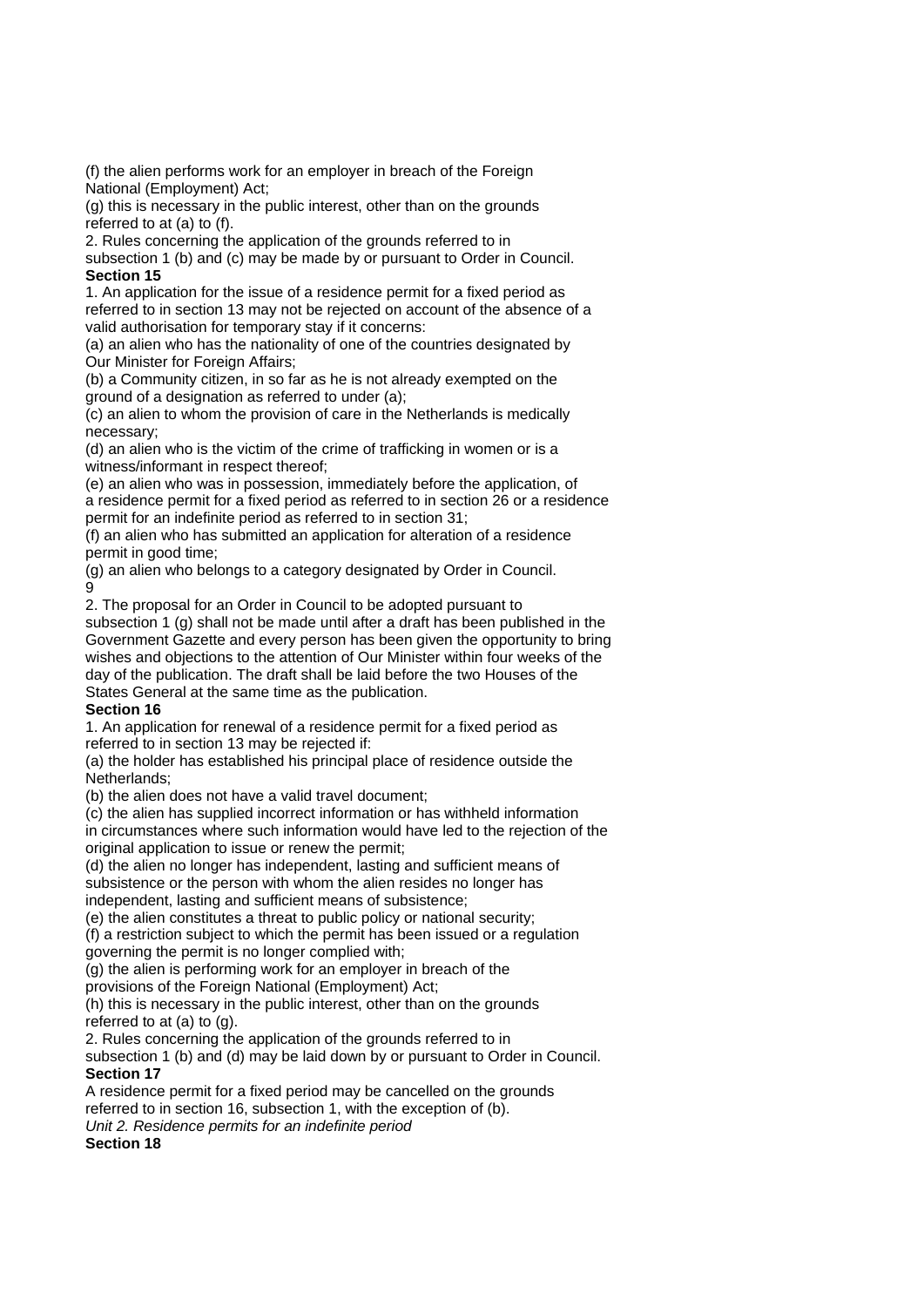1. Our Minister is authorised:

(a) to grant, reject or not process an application for the issue of a residence permit for an indefinite period;

(b) to cancel a residence permit for an indefinite period.

2. A residence permit for an indefinite period is not issued subject to restrictions. No regulations governing the permit may be laid down.

### **Section 19**

1. An application for the issue of a residence permit for an indefinite period as referred to in section 18, which is made by an alien who has been lawfully resident in the Netherlands for a period of five consecutive years on the grounds of section 8 (a), (c), (e) or (m), may be rejected only if:

(a) the alien does not have lasting and sufficient means of subsistence;

(b) the alien has been convicted by final judgment of a court for an

indictable offence that carries a term of imprisonment of three or more years or has been given a non-punitive order within the meaning of article 37a of the Criminal Code for such an offence;

10

(c) the alien has established his principal place of residence outside the Netherlands;

(d) the alien constitutes a threat to national security;

(e) this is necessary in the public interest, other than for the reasons referred to at (a) to (d).

2. If the alien referred to in subsection 1 has been lawfully resident in the Netherlands for a continuous period of ten years, the application shall not be rejected on the ground referred in subsection 1 (a).

3. A period as referred to in subsections 1 and 2 of this section shall be deemed to mean a period immediately preceding the day on which application is made for the residence permit for an indefinite period. Residence in the Netherlands before the applicant reaches the age of eight years shall be disregarded for the purpose of calculating the period of lawful residence.

### **Section 20**

A residence permit for an indefinite period as referred to in section 18 may be cancelled if:

(a) the holder thereof has established his principal place of residence outside the Netherlands;

(b) the alien has supplied incorrect information or has withheld information in circumstances where such information would have led to the rejection of the original application to issue, alter or renew the permit:

(c) the holder thereof has been convicted by final judgment of a court for an indictable offence that carries a term of imprisonment of three or more years or has been given a non-punitive order within the meaning of article 37a of the Criminal Code for such an offence;

(d) the alien constitutes a threat to national security;

(e) this is necessary in the public interest, other than for the reasons referred to at (a) to (d).

*Unit 3. Procedural provisions* 

## **Section 21**

An application for the issue of:

(a) a residence permit for a fixed period as referred to in section 13 or for the renewal or alteration thereof, or

(b) a residence permit for an indefinite period as referred to in section 18, shall, notwithstanding section 2:1, subsection 1, of the General

Administrative Law Act, be submitted by the alien or his statutory representative.

### **Section 22**

1. Rules shall be laid down by or pursuant to Order in Council concerning:

(a) the manner in which an application is submitted and processed;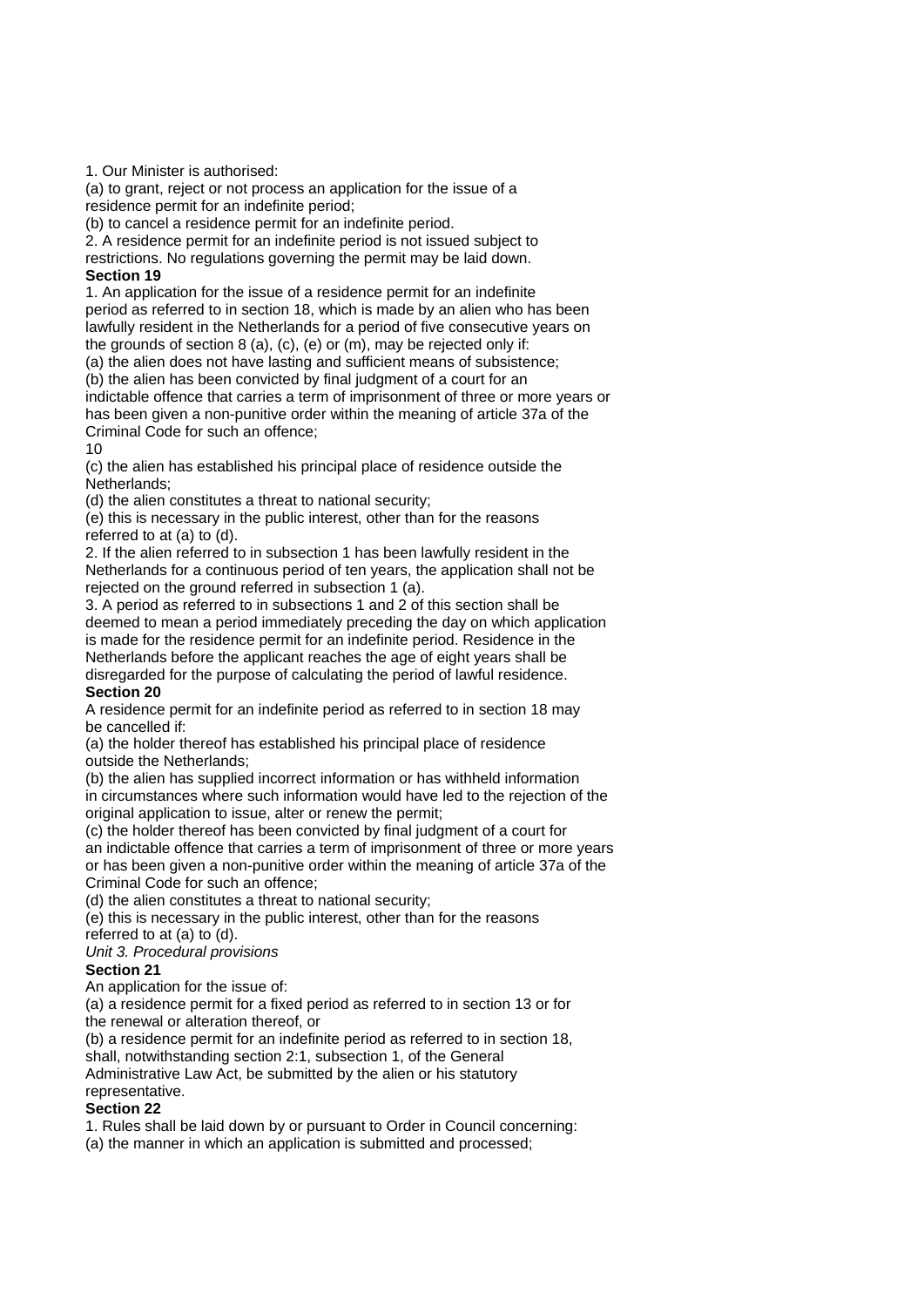(b) the information which the alien must furnish in person;

(c) the way in which decisions taken in respect of the alien by or pursuant to this Act and the notifications, notices or reports prescribed by or pursuant to this Act are to be communicated to the alien or another interested party. It may be provided in this connection that decisions may also be communicated by the forwarding or handing over of a document and by the making of entries in a document designated for this purpose.

2. An alien may be charged a fee of not more than 500 guilders for the processing of an application in such cases as Our Minister may determine and in accordance with rules prescribed by Our Minister. Our Minister may also provide in this connection that an alien will be charged a fee for the issue of a 11

document evidencing lawful residence. If payment is not made, the application shall not be processed or, as the case may be, the document not issued. *Unit 4. Decision on an application* 

### **Section 23**

1. A decision shall be given within six months on an application for: (a) the issue of a residence permit for a fixed period as referred to in section 13;

(b) the renewal of such a residence permit;

(c) the alteration of a residence permit for a fixed period as referred to in section 13;

(d) the issue of a residence permit for an indefinite period as referred to in section 18.

12

2. The time limit for giving a decision as referred to in subsection 1 may be extended for not more than six months if advice or screening by third parties or the Public Prosecution Service is necessary, in the opinion of the Minister, in order to assess the application.

3. Our Minister shall inform the alien of the extension.

*Unit 5. Granting of an application* 

### **Section 24**

1. A residence permit, which by operation of law entails lawful residence, shall be issued with effect from the day on which the alien demonstrates that he fulfils all conditions, but no earlier than with effect from the day on which the application was received.

2. A residence permit for a fixed period as referred to in section 13 shall be renewed with effect from the day on which the alien demonstrates that he fulfils all conditions, but no earlier than with effect from the day after that on which the permit ceased to be valid.

*Unit 6. Rejection of an application* 

## **Section 25**

1. The consequences of a decision rejecting an application for the issue of residence permit for a fixed period as referred to in section 13 or a residence permit for an indefinite period as referred to in section 18 shall, by operation of law, be that:

(a) the alien is no longer lawfully resident, unless another legal ground for lawful residence exists;

(b) the alien should leave the Netherlands of his own volition within the time limit prescribed in section 60, failing which the alien may be expelled, and (c) the aliens supervision officers are authorised, after the expiry of the time limit within which the alien must leave the Netherlands of his own volition,

to enter every place, including a dwelling, without the consent of the occupant, in order to expel the alien.

2. Subsection 1 shall apply *mutatis mutandis* if:

(a) it has been decided under section 22 or under section 4:5 of the

General Administrative Law Act that the application will not be processed;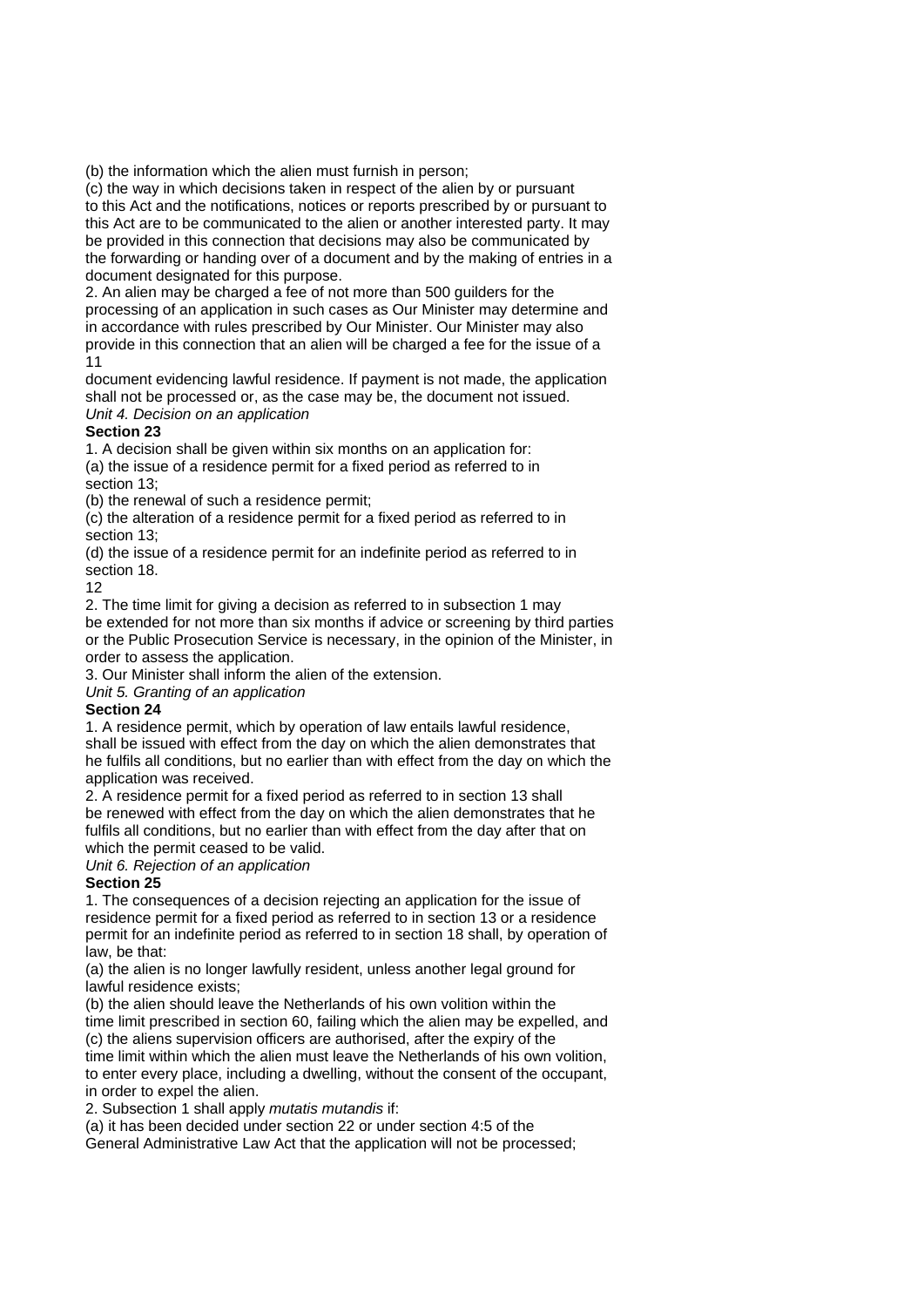(b) the lawful residence has ended by operation of law;

(c) a residence permit has been cancelled or not renewed.

3. The consequences referred to in subsection 1 shall not take effect if the alien has lodged a notice of objection or application for review and the operation of the decision has been suspended.

## **PART 3. ASYLUM RESIDENCE PERMITS**

*Unit 1. Residence permits for a fixed period*  **Section 26** 

1. Our Minister is authorised:

(a) to grant, reject or not process an application for the issue of a residence permit for a fixed period;

(b) to grant, reject or not process an application for renewal of such a permit;

(c) to cancel a residence permit for a fixed period.

2. A residence permit for a fixed period is issued for a maximum of three consecutive years. The cases in which a residence permit is granted for less

than three consecutive years shall be designated by Order in Council. Rules 13

relating to the period of validity of the residence permit and to renewal of the permit shall be laid down by such Order in Council.

### **Section 27**

1. A residence permit for a fixed period as referred to in section 26 may be issued to an alien:

(a) who is a refugee under the terms of the Convention;

(b) who makes a plausible case that he has good grounds for believing that if he is expelled he will run a real risk of being subjected to torture or to inhuman or degrading treatment or punishment;

(c) who cannot, for pressing reasons of a humanitarian nature connected with the reasons for his departure from the country of origin, reasonably be expected, in the opinion of the Minister, to return to his country of origin; (d) for whom return to the country of origin would, in the opinion of Our Minister, constitute an exceptional hardship in connection with the overall

situation there;

(e) who belongs, as husband, wife or minor child, to the family of an alien as referred to at (a) to (d), has the same nationality as the alien and has either entered the Netherlands at the same time as the alien or has entered it within three months of the date on which the alien referred to at (a) to (d) was granted a residence permit for a fixed period as referred to in section 26.

2. Indicators that will in any event be included in the assessment of whether there is a situation as referred to in subsection 1 (d) shall be designated by or pursuant to Order in Council.

### 14

## **Section 28**

An application for the issue of a residence permit for a fixed period as referred to in section 26 shall be rejected if:

(a) another country which is party to the Convention on Refugees is responsible for processing the application by virtue of a treaty or a resolution of an international organisation binding on such country and the Netherlands; (b) the alien is already lawfully resident as referred to in section 8, (a) to (e) or (m);

(c) the alien has previously submitted an application for the issue of a residence permit on which an irrevocable decision has not yet been taken and, on the grounds of such application, he is lawfully resident as referred to in section 8, (f), (g) and (h), or

(d) the alien will be transferred to a country of earlier residence on the grounds of a treaty obligation between the Netherlands and the other country concerned, which is a party to the Convention on Refugees, the Convention for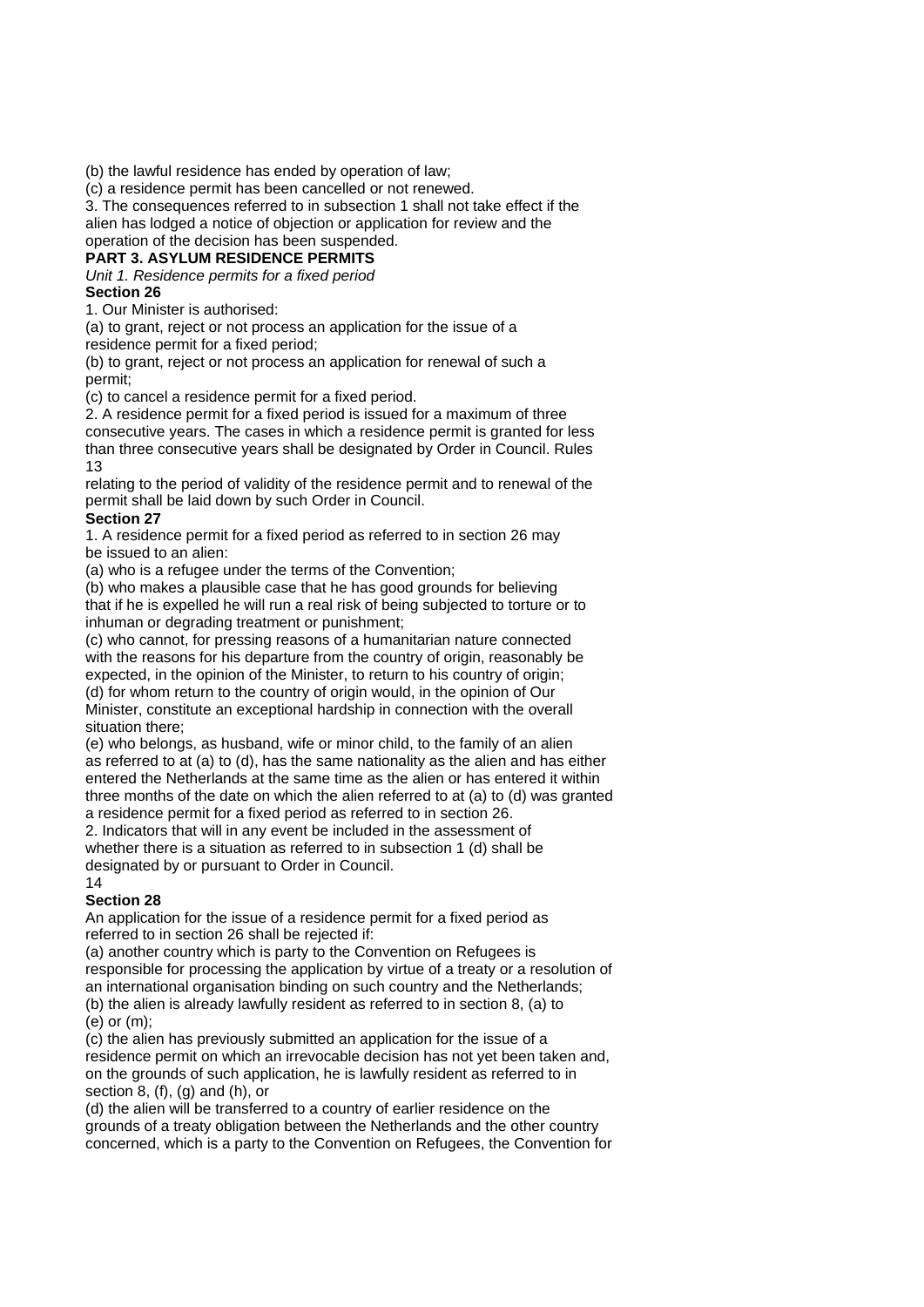the Protection of Human Rights and Fundamental Freedoms (Trb. 1951, 154) and the Convention against Torture and other Cruel, Inhuman or Degrading Treatment or Punishment (Trb. 1985, 69) or has otherwise undertaken to observe article 33 of the Convention on Refugees, article 3 of the Convention for the Protection of Human Rights and Fundamental Freedoms and article 3 of the Convention against Torture and other Cruel, Inhuman or Degrading Treatment or Punishment.

### **Section 29**

1. An application for the issue of a residence permit for a fixed period as referred to in section 26 shall be rejected if the alien has not made a plausible case that his application is based on circumstances which, either in themselves or in connection with other facts, constitute a legal ground for the issue of the permit.

2. The screening to determine whether an application can be rejected shall take account, among other things, of the fact that:

(a) the alien has previously submitted an application for a residence permit in the Netherlands under another name;

(b) the alien has failed to comply with the directions referred to in section 53, without having a valid reason;

(c) the alien does not have a travel document required for entry into the Netherlands, unless he has immediately reported to a border control officer or an aliens supervision officer, stating the place where or near which he entered the Netherlands, and has indicated to such officer that he wishes to have asylum;

(d) the alien has produced a false or forged travel document, identity card or other papers and, despite being questioned about this, has deliberately asserted that they are genuine;

(e) in support of his application the alien has deliberately produced a travel document, identity card or other papers that do not relate to him; (f) in support of his application the alien is unable to produce a travel document, identity card or other papers necessary for assessment of his application, unless the alien can make a plausible case that he is not to blame for their absence;

(g) the alien comes from a safe country of origin designated as such by Our Minister in a policy rule;

(h) the alien comes from a safe third country designated as such by Our Minister in a policy rule;

(i) the alien will be admitted to a country of earlier residence until he has found lasting protection elsewhere;

#### 15

(j) the alien constitutes a threat to public policy (*ordre public*) or national security.

3. An application for the issue of a residence permit for a fixed period as referred to in section 26 may be rejected if this is necessary in the public interest for compelling reasons.

#### **Section 30**

A residence permit for a fixed period as referred to in section 26 may be cancelled or an application for its renewal rejected if:

(a) the alien has supplied incorrect information or has withheld information in circumstances where such information would have led to the rejection of the original application to issue or renew the permit;

(b) the alien constitutes a threat to public policy (*ordre public*) or national security;

(c) the ground for the issuing of the permit, as referred to in section 27, has ceased to exist;

(d) the alien has established his principal place of residence outside the Netherlands;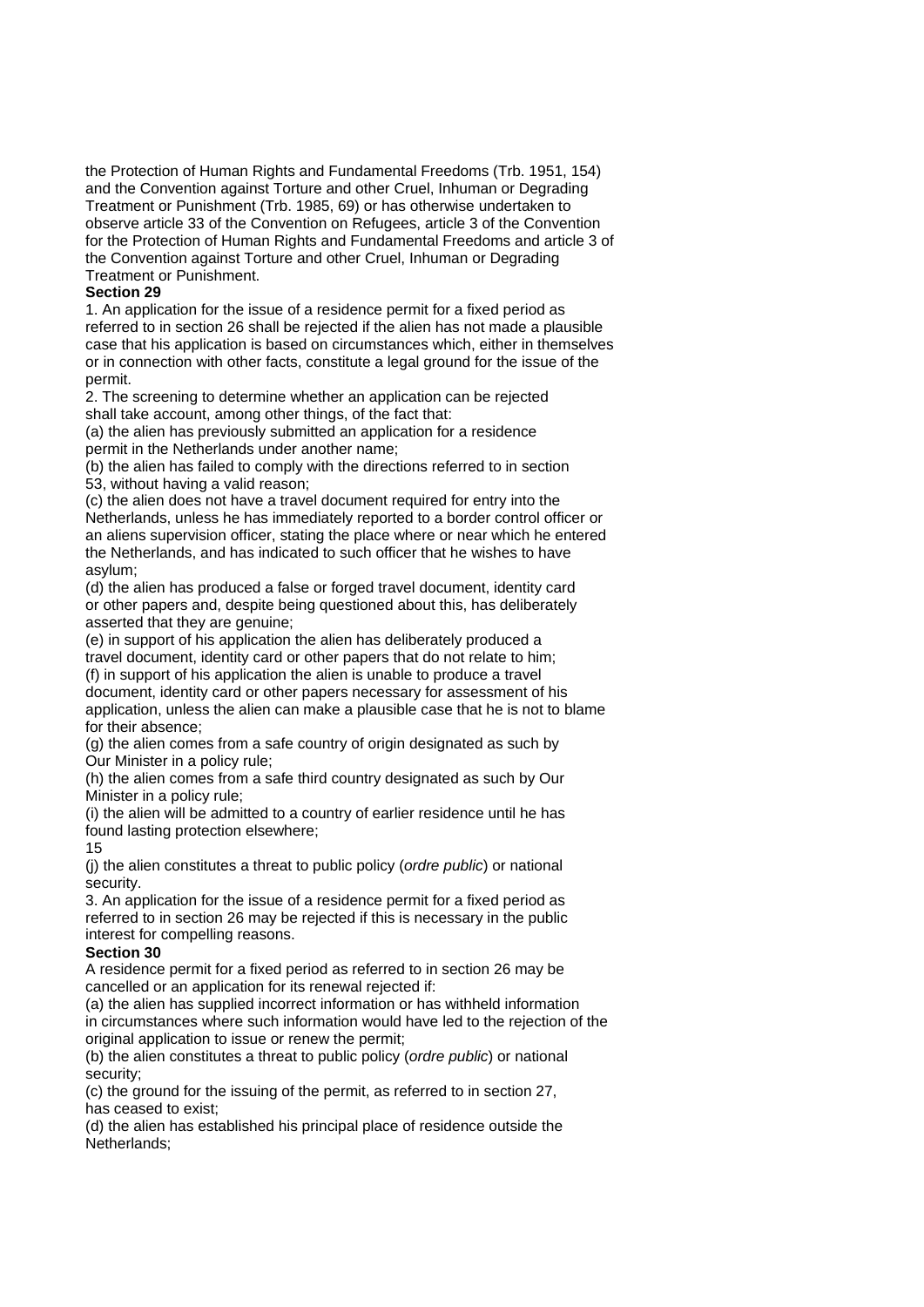(e) this is necessary in the public interest for compelling reasons, other than those referred to at (a) to (d).

*Unit 2. Residence permits for an indefinite period* 

### **Section 31**

Our Minister is authorised:

(a) to grant, reject or not process an application for the issue of a

residence permit for an indefinite period;

(b) to cancel a residence permit for an indefinite period.

16

### **Section 32**

An application for the issue of a residence permit for an indefinite period as referred to in section 31, which is made by an alien who, immediately prior to the application, has been lawfully resident for a period of three consecutive years as referred to in section 8 (c), may be rejected only if a ground as referred to in section 30 exists at the moment when the residence permit for a fixed period as referred to in section 26 ceases to be valid.

### **Section 33**

A residence permit for an indefinite period as referred to in section 31 may be cancelled if:

(a) the alien has supplied incorrect information or has withheld information in circumstances where such information would have led to the rejection of the application to issue or renew the permit;

(b) the alien has been convicted by final judgment of a court for an

indictable offence that carries a term of imprisonment of three or more years or has been given a non-punitive order within the meaning of article 37a of the Criminal Code for such an offence;

(c) the alien has established his principal place of residence outside the Netherlands;

(d) the alien constitutes a threat to national security;

(e) this is necessary in the public interest for compelling reasons, other

than those referred to at (a) to (d). *Unit 3. Procedural provisions* 

## **Section 34**

An application for the issue of:

(a) a residence permit for a fixed period as referred to in section 26 or for the renewal thereof, or

(b) a residence permit for an indefinite period as referred to in section 31, shall, notwithstanding section 2:1, subsection 1, of the General

Administrative Law Act, be submitted by the alien or his statutory

representative.

## **Section 35**

Rules shall be laid down by or pursuant to Order in Council concerning:

(a) the manner in which an application is submitted and processed;

(b) the manner in which the screening of the application, including the interviewing of the alien, is arranged;

(c) the information which the alien must furnish in person;

(d) the way in which decisions taken in respect of the alien by or pursuant to this Act and the notifications, notices or reports prescribed by or pursuant to this Act are to be communicated to the alien or another interested party. It may be provided in this connection that decisions may also be communicated by the forwarding or handing over of a document and by the making of entries in a document designated for this purpose.

### **Section 36**

If the alien is given the opportunity to be heard about the application for the issue or renewal of a residence permit, he shall be interviewed in a language which he may reasonably be assumed to understand. 17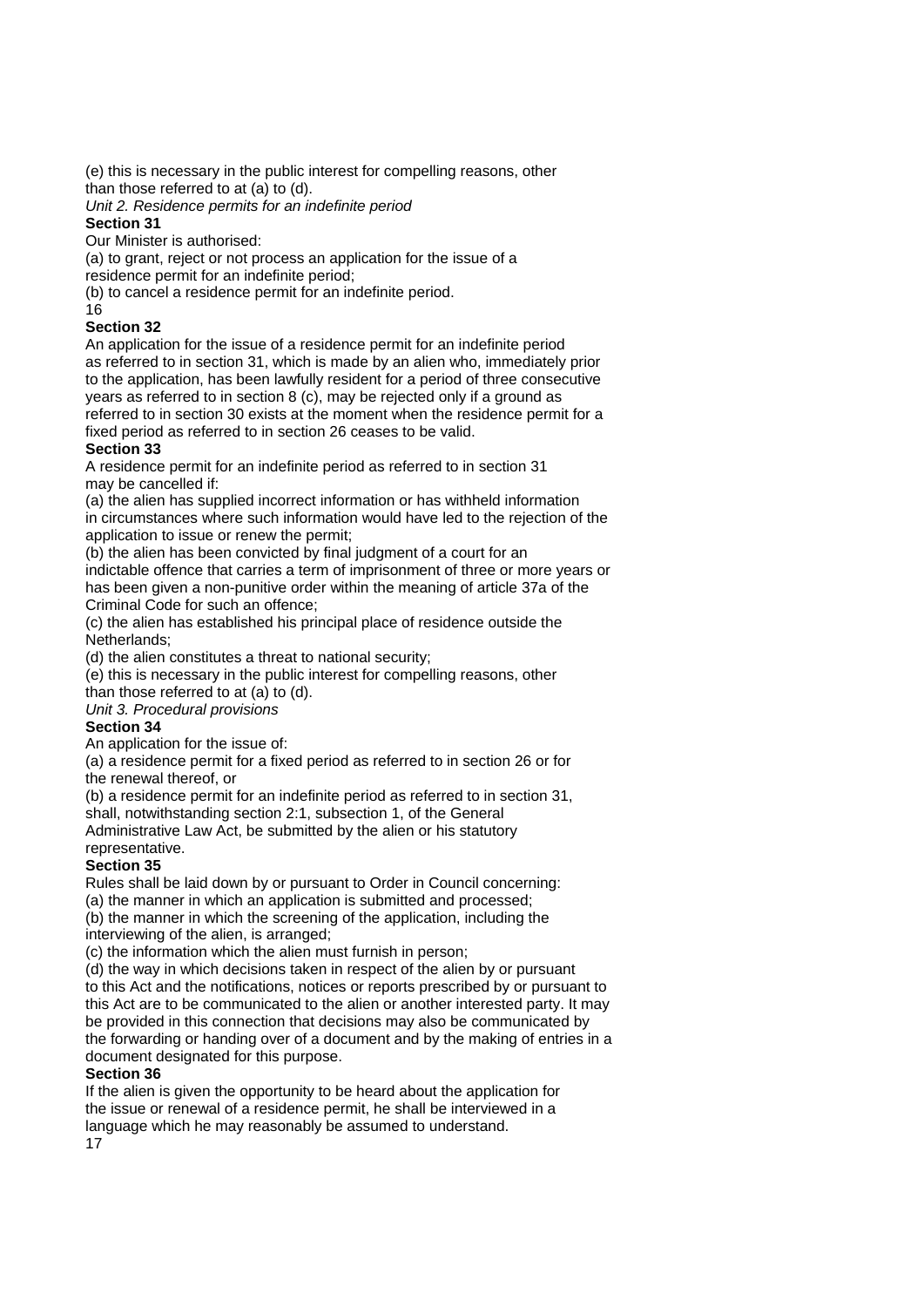### **Section 37**

1. If Our Minister intends to reject an application for the issue or renewal of a residence permit, the alien shall be given written notice of this and of the reasons.

2. Notwithstanding section 4:9 of the General Administrative Law Act the alien shall state his views in writing within such reasonable time limit as Our Minister may prescribe.

3. Rules governing the time limit referred to in subsection 2 and the application of the previous subsections shall be laid down by the Order in Council referred to in section 35.

### **Section 38**

An application for the issue of a residence permit for an indefinite period as referred to in section 31 may not be submitted until four weeks before the residence permit for a fixed period as referred to in section 26 ceases to be valid.

### **Section 39**

1. If Our Minister intends to cancel a residence permit for a fixed period as referred to in section 26 or a residence permit for an indefinite period as referred to in section 31, sections 36 and 37 shall apply *mutatis mutandis*. 2. If, after receiving the views of the alien, Our Minister still intends to cancel the residence permit, the alien shall be given the opportunity to be heard.

18

*Unit 4. Decision on an application* 

**Section 40** 

1. A decision shall be given on an application for the issue of a residence permit for a fixed period as referred to in section 26 or a residence permit for an indefinite period as referred to in section 31 within six months of receipt of the application.

2. Section 3:47 of the General Administrative Law Act shall not apply.

3. The decision on whether to grant the application shall be based in part on the policy pursued in this respect by Our Minister after consultation with Our Minister for Foreign Affairs.

4. If the application is rejected, the decision shall contain a passage dealing with the views of the alien.

5. The time limit for giving a decision as referred to in subsection 1 may be extended for not more than six months if advice or screening by third parties or the Public Prosecution Service is necessary, in the opinion of the Minister, in order to assess the application.

6. Our Minister shall inform the alien of the extension.

### **Section 41**

1. Without prejudice to section 40, subsection 5, and to section 4:5 of the General Administrative Law Act, the time limit referred to in section 40, subsection 1, may be extended by order of Our Minister for a maximum of one year for certain categories of alien who have submitted an application for a residence permit for a fixed period as referred to in section 26 if:

(a) uncertainty about the situation in the country of origin is expected to exist for a short period and it would therefore not be reasonable to take a decision on whether the application can be granted on one of the grounds referred to in section 27;

(b) the situation in the country of origin on the grounds of which the application could be granted under section 27 will be of short duration; (c) the number of applications is so great that Our Minister cannot reasonably be expected to give a decision on them in good time; 2. Rules on how an order as referred to in subsection 1 affects the time limit referred to in section 32 shall be laid down by Order in Council.

19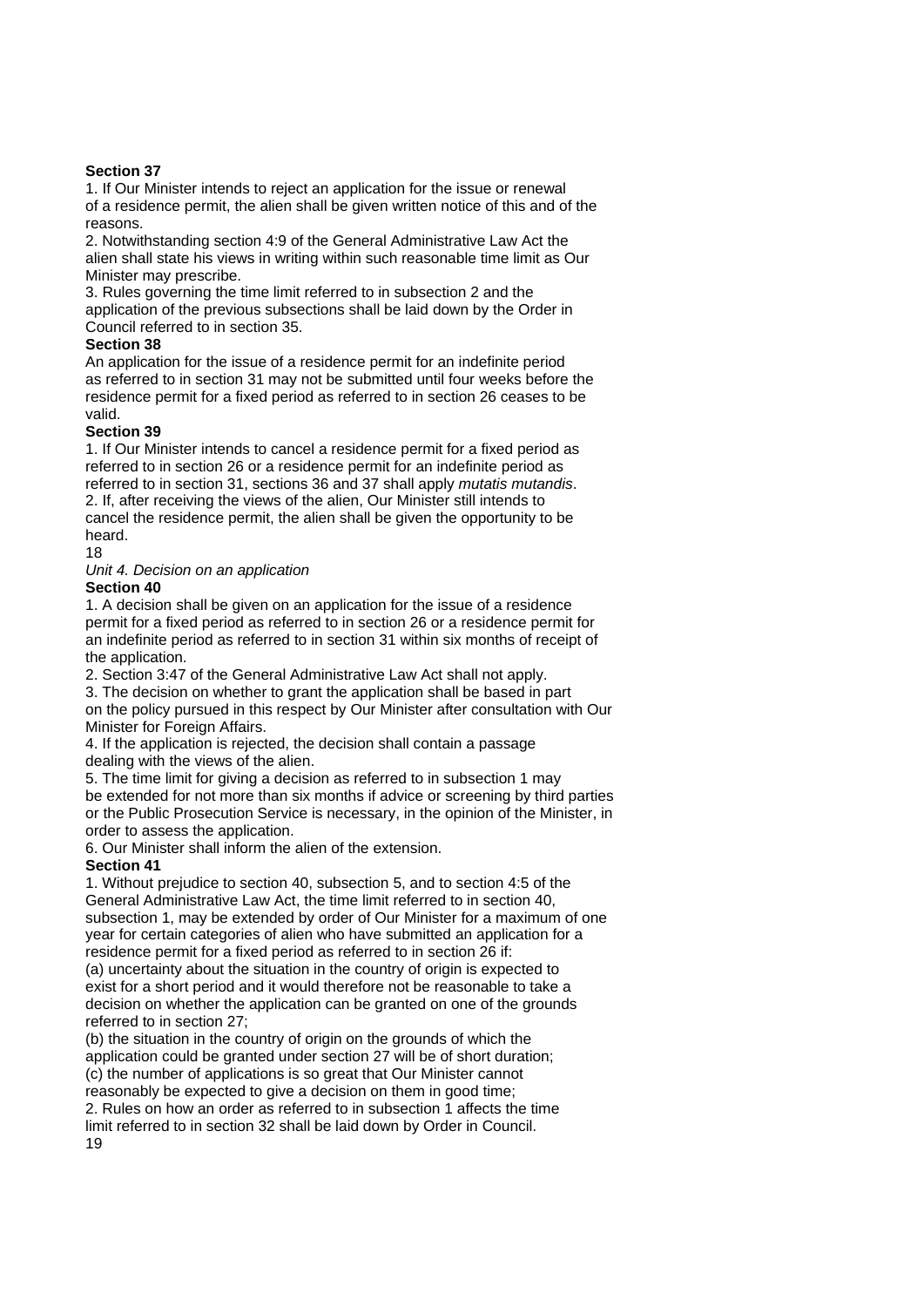#### *Unit 5. Granting of an application*  **Section 42**

1. The issue of a residence permit for a fixed period as referred to in section 26, which entails lawful residence, shall have the effect of terminating. by operation of law, the benefits in kind provided for by or pursuant to the Act on the Central Reception Organisation for Asylum-Seekers or by or pursuant to another statutory provision that regulates benefits in kind of this nature. The benefits in kind shall be terminated in the manner provided for by or pursuant to the Act on the Central Reception Organisation for Asylum-Seekers or in the other statutory provision and within the time limit prescribed for this purpose. 2. A residence permit for a fixed period as referred to in section 26 shall be issued with effect from the day on which the alien has demonstrated that he fulfils all conditions, but no earlier than with effect from the day on which the application was received.

3. Notwithstanding subsection 2, a residence permit for a fixed period as referred to in section 26 shall be issued with effect from the date on which the application is granted if an order as referred to in section 41 has been made. 4. A residence permit for an indefinite period as referred to in section 31 shall be granted with effect from the date on which the alien has made a plausible case that he fulfils all conditions, but no earlier than with effect from the day after that on which the residence permit for a fixed period as referred to in section 26 ceases to be valid.

*Unit 6. Rejection of an application* 

### **Section 43**

1. The consequences of a decision whereby an application for the issue of residence permit for a fixed period as referred to in section 26 or a residence permit for an indefinite period as referred to in section 31 is rejected shall, by operation of law, be that:

(a) the alien is no longer lawfully resident, unless another legal ground for lawful residence as referred to in section 8 exists;

(b) the alien should leave the Netherlands of his own volition within the time limit prescribed in section 60, failing which the alien may be expelled; (c) the benefits in kind provided for by or pursuant to the Act on the Central Reception Organisation for Asylum-Seekers or another statutory

provision that regulates benefits in kind of this nature will terminate in the manner provided for by or pursuant to that Act or statutory provision and within the time limit prescribed for this purpose;

(d) the aliens supervision officers are authorised, after the expiry of the time limit within which the alien must leave the Netherlands of his own volition, to enter every place, including a dwelling, without the consent of the occupant, in order to expel the alien;

(e) the aliens supervision officers are authorised, after the expiry of the time limit referred to in (c), to compel the vacation of property in order to terminate the accommodation or the stay in the residential premises provided as a benefit in kind as referred to in (c).

2. Subsection 1 shall apply *mutatis mutandis* if:

(a) it has been decided under section 4:5 of the General Administrative Law Act that the application will not be processed, or

(b) a residence permit has been cancelled or not renewed.

3. The consequences referred to in subsection 1 shall not take effect as long as the application for review lodged by the alien suspends the operation of the decision.

 $20$ 

4. Our Minister may order that, notwithstanding subsection 1, opening words and (c), the benefits in kind provided for by or pursuant to the Act on the Central Reception Organisation for Asylum-Seekers or another statutory provision that regulates benefits in kind of this nature will not terminate for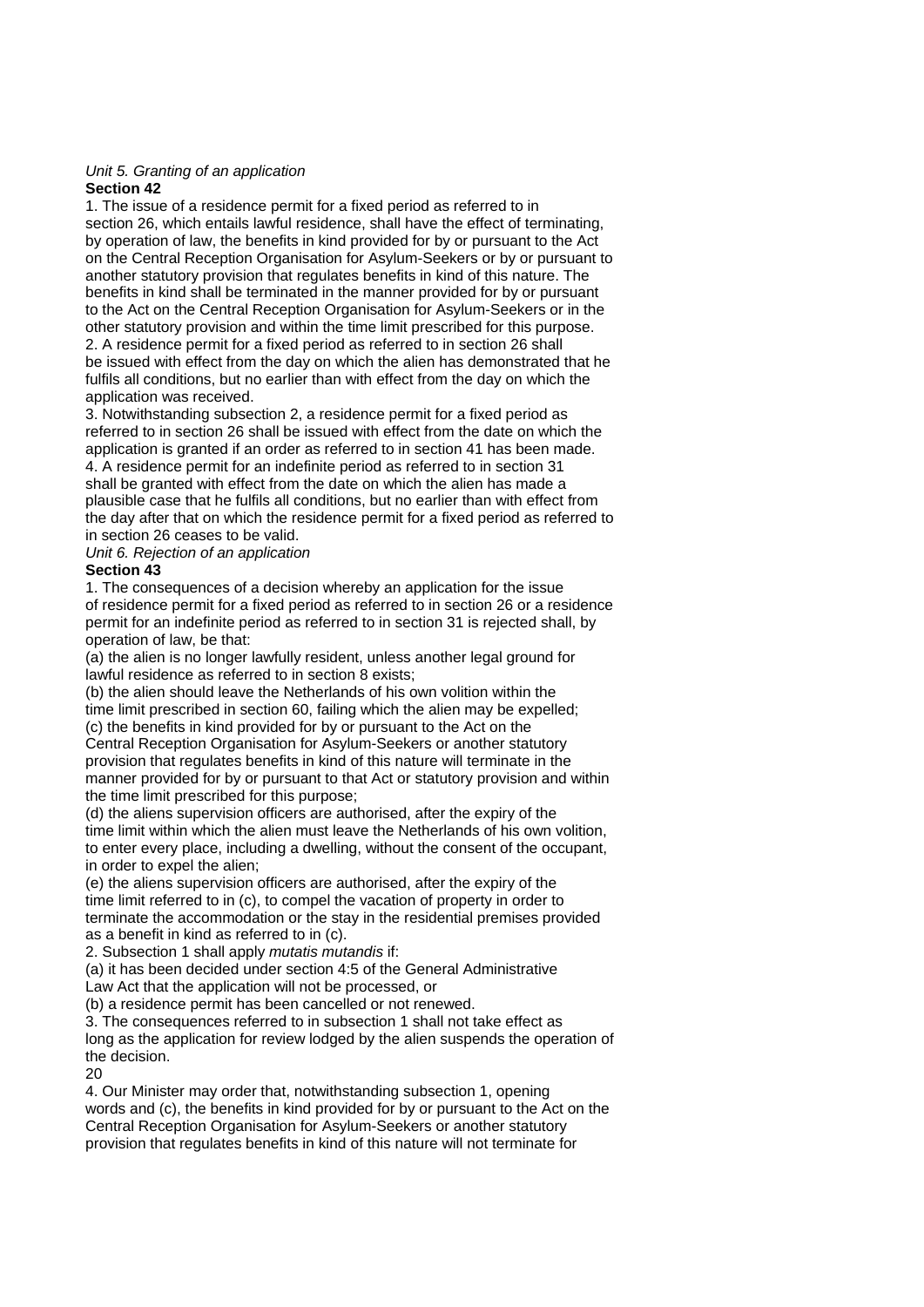certain categories of alien. The order shall be repealed no later than one year after its notification.

5. An alien to whom an order as referred in subsection 4 is applicable shall be deemed to be lawfully resident as referred to in section 8 (j).

# **CHAPTER 4. SUPERVISION AND IMPLEMENTATION**

# **PART 1. DESIGNATION AND POWERS OF OFFICIALS**

*Unit 1. Designation* 

## **Section 44**

1. The following are charged with supervising the observance of and implementing the statutory provisions relating to border control:

(a) the officers of the Royal Netherlands Military Constabulary;

(b) the officers of the Rotterdam-Rijnmond regional police force;

(c) the director of border accommodation as referred to in article 3 of the Border Accommodation Regime Regulations;

(d) the police officers designated by order of Our Minister, in agreement with Our Minister of the Interior and Kingdom Relations and Our Minister of Defence, as referred to in section 3, subsection 1 (a) and (c), and subsection 2 of the Police Act 1993;

2. Rules shall be laid down by Order in Council concerning:

(a) the arrangements made in the interests of border control;

(b) the obligations to which persons are subject for the purpose of

surveillance in the interests of border control.

### 21

### **Section 45**

1. The following are charged with supervision of the observance of the statutory provisions relating to aliens:

(a) the police officers referred to in section 3, subsection 1 (a) and (c), and subsection 2 of the Police Act 1993;

(b) the officers of the Royal Netherlands Military Constabulary;

(c) officials designated by order of Our Minister.

2. The police officers as referred to in section 3, subsection 1 (a) and (c), and subsection 2 of the Police Act 1993 shall perform their aliens supervision duties under the direction of the chief of police.

3. The supervision of aliens shall be performed by the Royal Netherlands Military Constabulary under the direction of the commander of the Royal Netherlands Military Constabulary.

### **Section 46**

1. The chief of police and the commander of the Royal Netherlands Military Constabulary shall furnish Our Minister with the information requested

by him about the implementation of this Act.

2. Our Minister may issue directions to the chief of police and the

commander of the Royal Netherlands Military Constabulary about the implementation of this Act. Our Minister may issue individual directions to the officials referred to in section 45, subsection 1.

3. Our Minister may issue directions about the organisation of the job procedures and mode of operation to:

(a) the chief of police, through the intermediary of the administrative controller of the regional police force;

(b) the commander of the Royal Netherlands Military Constabulary through the intermediary of the Minister of Defence;

4. Further rules may be laid down by Order in Council regarding paragraphs 1, 2 and 3.

*Unit 2. Powers* 

### **Section 47**

Sections 5:12, 5:13 and 5:20 of the General Administrative Law Act shall apply *mutatis mutandis* to the exercise of the powers referred to in this unit. **Section 48**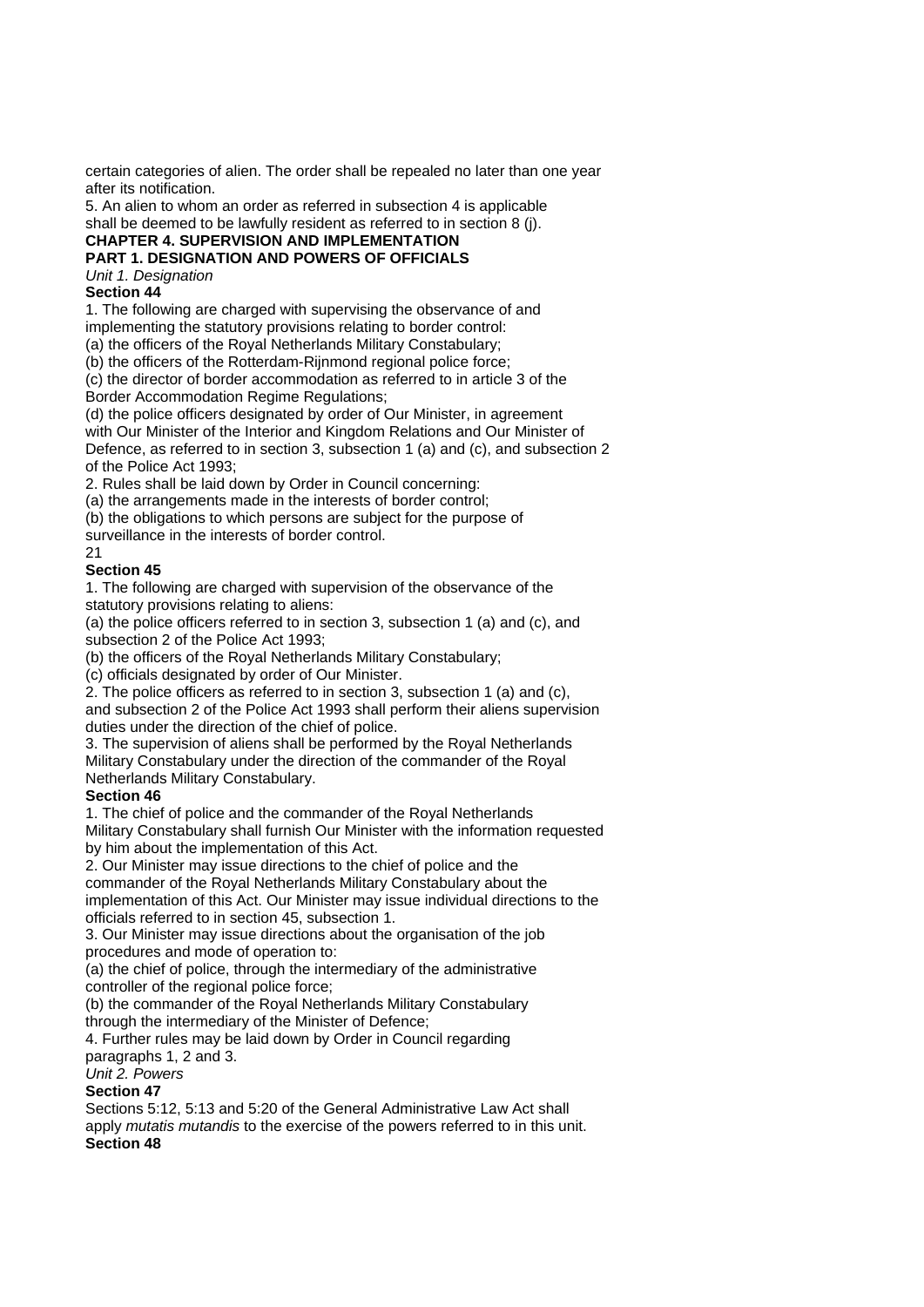1. The border control officers and aliens supervision officers are authorised to stop persons in order to check their identity, nationality and residence status either because there is a reasonable suspicion that such persons are illegally resident or in order to prevent illegal residence of persons after they have crossed the border. A person who alleges that he has Netherlands nationality but is unable to prove this may be subjected to coercive measures as referred to in subsections 2 and 5. The documents which an alien must possess in order to establish his identity, nationality and residence status shall be designated by Order in Council.

2. If the identity of a person who has been stopped cannot be immediately established, he may be transferred to a place of interview. He shall not be detained there for longer than six hours, for which purpose, however, the period between midnight and nine o'clock in the morning is not counted. 3. If the identity of a person who has been stopped cannot be immediately established and if it transpires that this person is not lawfully resident in the Netherlands or it is not immediately established that he is 22

lawfully resident, he may be transferred to a place of interview. He shall not be detained there for longer than six hours, for which purpose, however, the period between midnight and nine o'clock in the morning is not counted. 4. If there is still a reasonable suspicion that the detained person is not lawfully resident, the period referred to in subsections 2 and 3 may be extended for a maximum of forty-eight hours in the interests of the investigation by the commander of the Royal Netherlands Military Constabulary or, as the case may be, the chief of police in the place where the person is present. 5. The officials referred to in subsection 1 are authorised to search the clothing and body of the detained person and his belongings. 6. Further rules on the application of the above subsections shall be laid down by Order in Council.

#### **Section 49**

1. If the border control officers and aliens supervision officers have a reasonable suspicion that persons with respect to whom they have a supervisory duty are being carried in a means of transport, they are authorised to search the means of transport. In such a case the officers concerned are authorised to instruct the driver of the vehicle or the captain of the vessel to stop the means of transport and take it to a place designated by them in order that the means of transport may be searched.

2. Section 5:19, subsection 5, of the General Administrative Law Act shall apply *mutatis mutandis* to an instruction as referred to in subsection 1. 3. If the border control officers have a reasonable suspicion that persons with respect to whom they have a supervisory duty are being carried on an aircraft, they are authorised to search the aircraft. In such a case the officers concerned are authorised to instruct the captain of the aircraft to take the aircraft to a place designated by them in order that the aircraft may be searched.

### **Section 50**

1. The border control officers and aliens supervision officers are authorised, in the performance of their duties, to take possession of, temporarily retain and make entries in travel documents and identity cards of persons. Rules on this shall be laid down by or pursuant to Order in Council. 2. The travel document or identity card shall be returned to the alien if he has indicated that he wishes to leave the Netherlands and also does actually leave. In the event of expulsion, the travel document and identity card may be handed to the border control official in the country to which admission is guaranteed.

### **Section 51**

1. The border control officers and aliens supervision officers are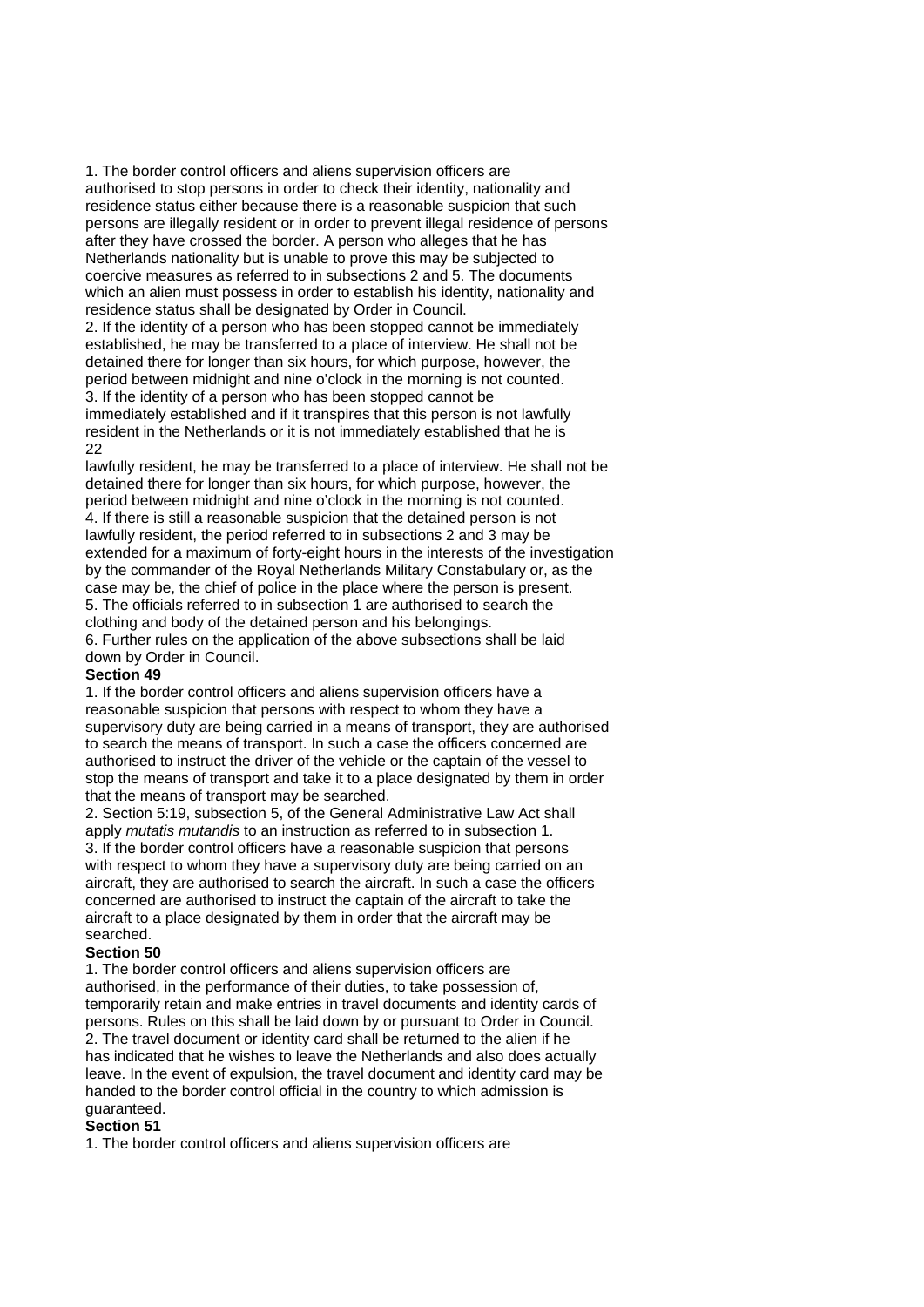authorised to enter a dwelling without the consent of the occupant if there is a reasonable suspicion that an alien who is not lawfully resident is staying there. 2. The officers referred to in subsection 1 are also authorised to enter every place, including a dwelling (without the consent of the owner), in so far as this is necessary in order to expel an alien or to remand an alien in custody on the grounds of section 57.

### **PART 2. SUPERVISION MEASURES**

### **Section 52**

1. Aliens may be required by Order in Council:

23

(a) to give notice of any change of address or change in their place of residence in the Netherlands and of their departure to another country; (b) to furnish such information as may be of importance in the application of rules prescribed by or pursuant to this Act;

(c) to assist in the recording of data with a view to identification;

(d) to submit to a medical examination performed in the interests of public health in order to check for the presence of a disease designated by or pursuant to the Infectious Diseases Act or in the course of assessment of an application for a residence permit;

(e) to report within a given period of their arrival in the Netherlands; (f) to report periodically;

(g) to hand over the document or written statement referred to in section 9 evidencing the lawful residence.

2. In cases in which Our Minister considers this to be necessary in the interests of public policy (*ordre public*) or national security, he may impose an individual obligation on an alien to report periodically to the chief of police. **Section 53** 

1. An alien who is lawfully resident on the grounds of section 8 (f) shall keep himself available, in connection with the screening of his application for a residence permit, at a place designated by Our Minister in accordance with the directions given to him by the competent authority for this purpose.

2. In the interests of the screening of an application for the issue of a residence permit as referred to in section 26, the border control officers and aliens supervision officers are authorised to stop an alien and search his clothing or body and to search his luggage with a view to discovering travel documents, identity cards, documents or papers which are necessary for assessment of his application.

3. The border control officers and aliens supervision officers are authorised to search the clothing or body of an alien who is present at a place as referred to in subsection 1 or in a removal centre and to search his luggage in the interests of the security of that place.

#### **CHAPTER 5. MEASURES FOR RESTRICTION AND DEPRIVATION OF LIBERTY Section 54**

1. In accordance with rules issued by Order in Council Our Minister may, in the interests of public policy (*ordre public*) or national security, restrict the freedom of movement of an alien who:

(a) is not lawfully resident;

(b) is lawfully resident on the grounds of section 8, with the exception of (b), (d) and (e);

2. If the alien has indicated that he wishes to leave the Netherlands and also has the opportunity to do so, subsection 1 shall not be applied or, if already applied, shall cease to apply as soon as such an indication is given. **Section 55** 

1. Our Minister may give an alien whose application for a residence permit as referred to in section 26 has been rejected a direction to stay in a given space or at a given place and to observe the directions of the competent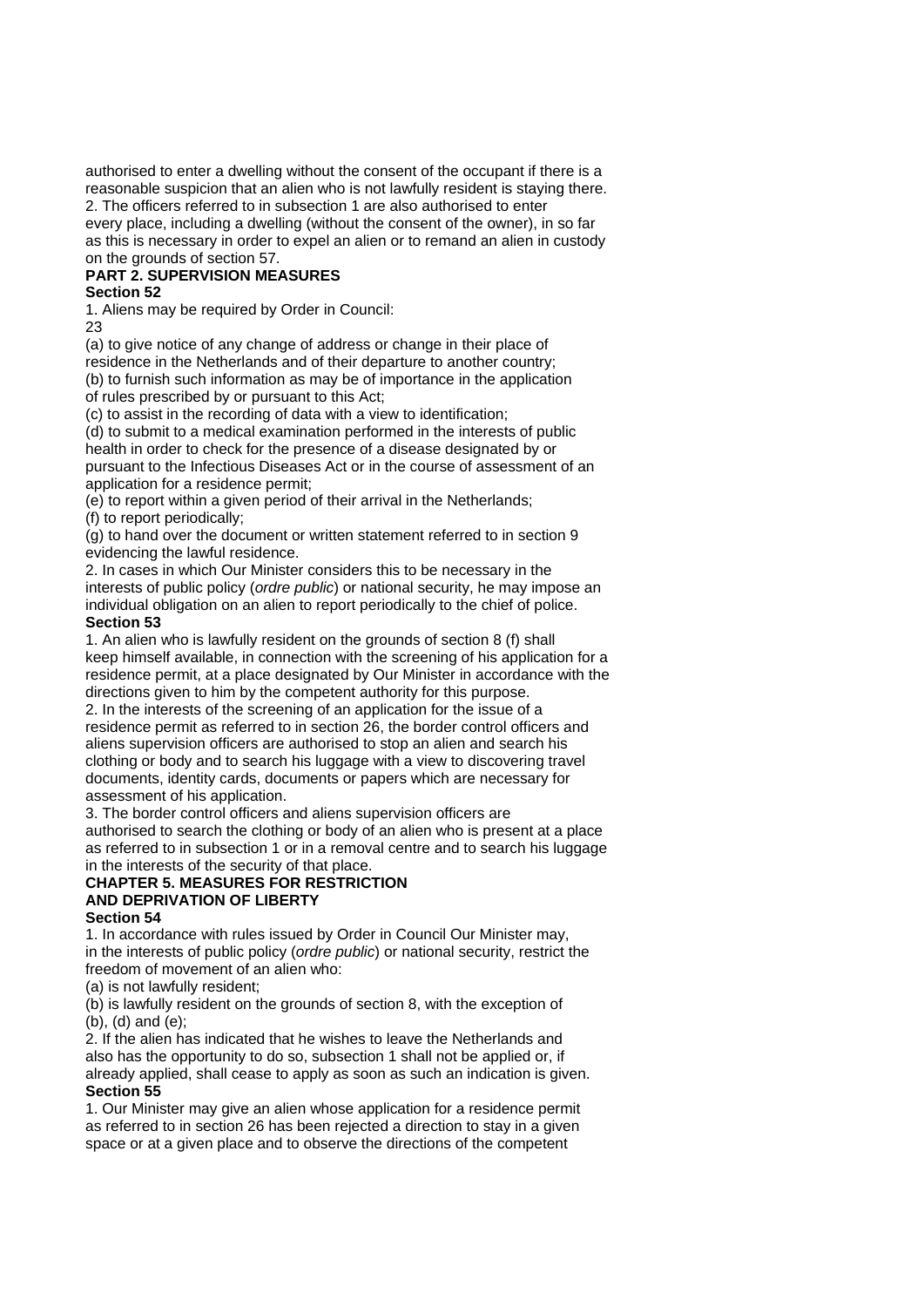authority there, even if the decision rejecting the application is not yet irrevocable or if the application for review suspends the operation of the decision.

2. Another space or place may be designated at the request of the alien.  $24$ 

3. A direction as referred to in subsection 1 shall not be given if the freedom of movement of the alien is restricted in connection with the screening of his application for a residence permit and the alien has actually kept himself available and the decision to reject the application was given more than four weeks after the submission of the application.

4. A direction as referred to in subsection 1 shall lapse if the decision in which the application was rejected has been quashed or as soon as the departure of the alien for the space or place is necessary in order to leave the Netherlands.

5. The time limit referred to in subsection 3 shall be suspended during any period in which the alien has not complied with the restriction on his freedom of movement.

### **Section 56**

1. In the case referred to in section 55, subsection 1, Our Minister may, if this is necessary for the purpose of expulsion, designate for the alien a space or place which is secured gainst unauthorised departure.

2. Section 6, subsection 3, section 55, subsections 2-5, and section 57, subsection 3, shall apply *mutatis mutandis*.

### **Section 57**

1. If necessary in the interests of public policy (*ordre public*) or national security, Our Minister may, with a view to expulsion, order the remand in custody of an alien who:

(a) is not lawfully resident;

(b) is lawfully resident on the grounds of section 8 (f) and (g).

2. If the papers necessary for the return of the alien are available or will shortly become available, it is deemed to be in the interests of public policy (*ordre public*) that the alien be remanded in custody.

3. An alien shall not be remanded in custody or the remand shall be ended as soon as the alien has indicated that he wishes to leave the Netherlands and also has the opportunity to do so.

4. Remand in custody pursuant to subsection 1 (b) or subsection 2 shall in any event last for no longer than four weeks.

### **Section 58**

Further rules about the application of this chapter may be laid down by Order in Council. Provision may be made in this connection for the possibility of recovering the costs of remand in custody from the alien himself or, if he is a minor, from the persons who have statutory authority over him.

#### **CHAPTER 6. DEPARTURE, EXPULSION AND ORDERS DECLARING A PERSON TO BE AN UNDESIRABLE ALIEN PART 1. DEPARTURE**

### **Section 59**

1. An alien who is not or is no longer lawfully resident should leave the Netherlands of his own volition within the time limit prescribed in section 60. 2. If the operation of the decision rejecting an application or cancelling a residence permit is suspended, the alien may be required to cooperate in the preparations for his departure from the Netherlands.  $25$ 

3. The submission of a complaint as referred to in section 9:1 of the General Administrative Law Act shall not suspend the obligation referred to in subsection 1.

### **Section 60**

1. After the lawful residence of an alien has ended, he should leave the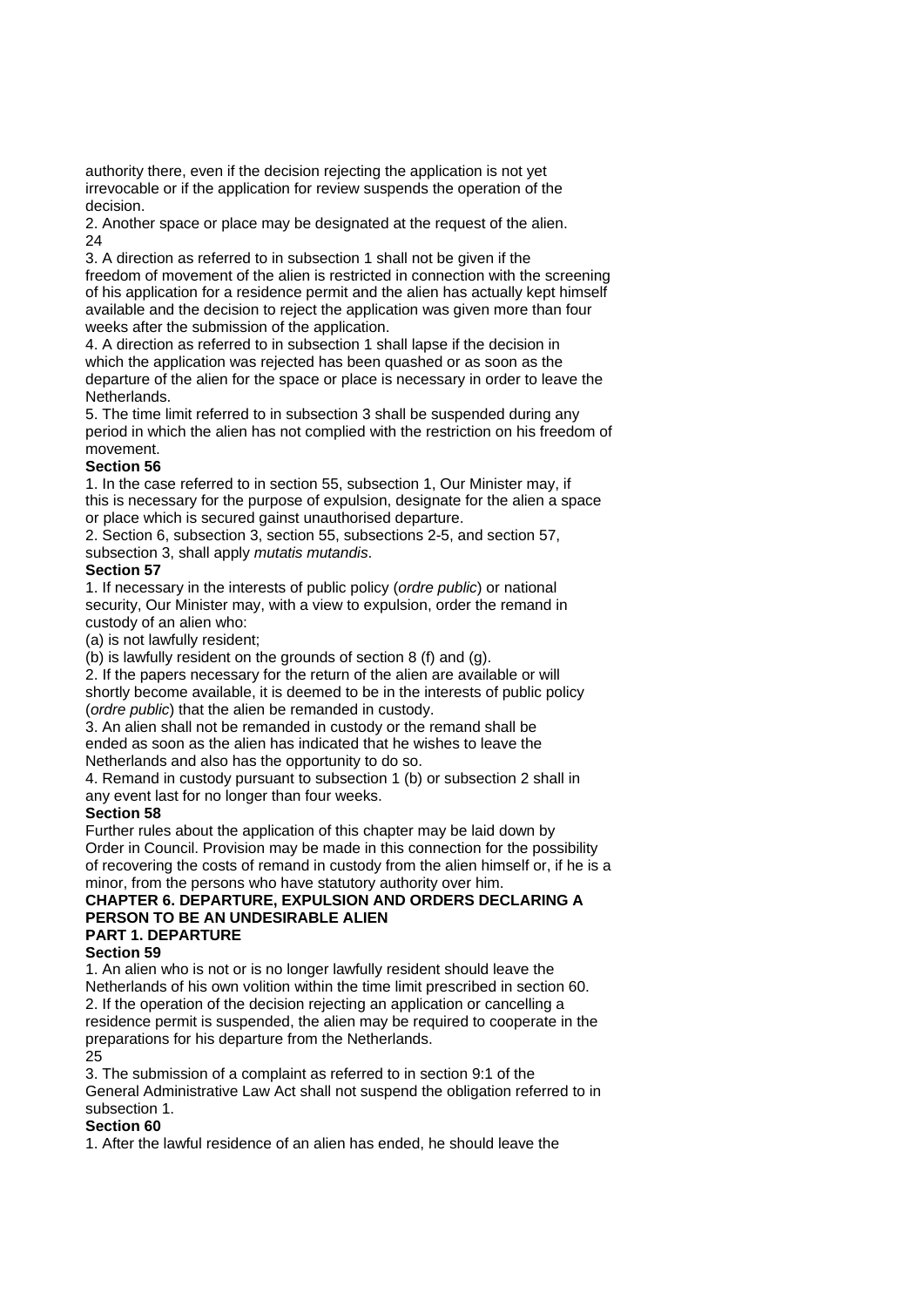Netherlands of his own volition within four weeks.

2. Notwithstanding subsection 1, an alien should leave the Netherlands immediately if the review period referred to in section 67 elapses without being used and during this period the operation of the decision under which the application is rejected or the residence permit is cancelled or not renewed is suspended.

3. Notwithstanding subsection 1, an alien:

(a) whose lawful residence has ended on the grounds of section 8 (i), or (b) who was not lawfully resident immediately prior to his arrival in the

Netherlands, shall immediately leave the Netherlands.

4. Our Minister may, notwithstanding subsection 1, shorten the departure period to less than four weeks:

(a) in the interests of the expulsion;

(b) in the interests of public policy (*ordre public*) or national security.

### **PART 2. EXPULSION**

### **Section 61**

1. An alien who is not lawfully resident and who has not left the

Netherlands of his own volition within the time limit prescribed by law may be expelled pursuant to section 25, subsection 1 (b), or section 43, subsection 1 (b).

2. Our Minister is authorised to make an expulsion order.

3. If the operation of the decision rejecting the application or cancelling the residence permit is suspended, the alien may be required to cooperate in the preparations for the expulsion.

### **Section 62**

An alien shall not be expelled as long as his health or that of any of the members of his family would make it inadvisable for him to travel.

**Section 63**  1. An alien:

(a) who has entered the Netherlands on board a vessel or aircraft operated by a carrier and who is required to leave the Netherlands immediately, or

(b) who has been detained with a view to his expulsion within six months of his arrival on board a vessel or aircraft operated by a carrier,

may be expelled by being put on board a vessel or aircraft operated by the same carrier.

2. If so directed by a border control officer, the carrier shall, without charge, carry the alien referred to in subsection 1 back to a place outside the Netherlands. If this is not possible within a reasonable period or, in the case referred to in subsection 1 (b), is not possible within a reasonable period after the detention, the costs of expulsion from the Netherlands may be recovered against that carrier.

26

3. Captains of vessels and aircraft shall cooperate with the border control officer in carrying out the expulsion to such extent as may reasonably be required of them,

4. Subsection 1 (b) shall not apply to an alien who is lawfully resident until a date later than the departure of the vessel or aircraft on board of which he arrived in the Netherlands.

### **Section 64**

Rules concerning the application of parts 1 and 2 of this chapter may be laid down by Order in Council. Provision may be made in this connection for the possibility of recovering the costs of expulsion from the alien himself or, if he is a minor, from the persons who have statutory authority over him. 27

**PART 3. ORDERS DECLARING A PERSON TO BE AN UNDESIRABLE**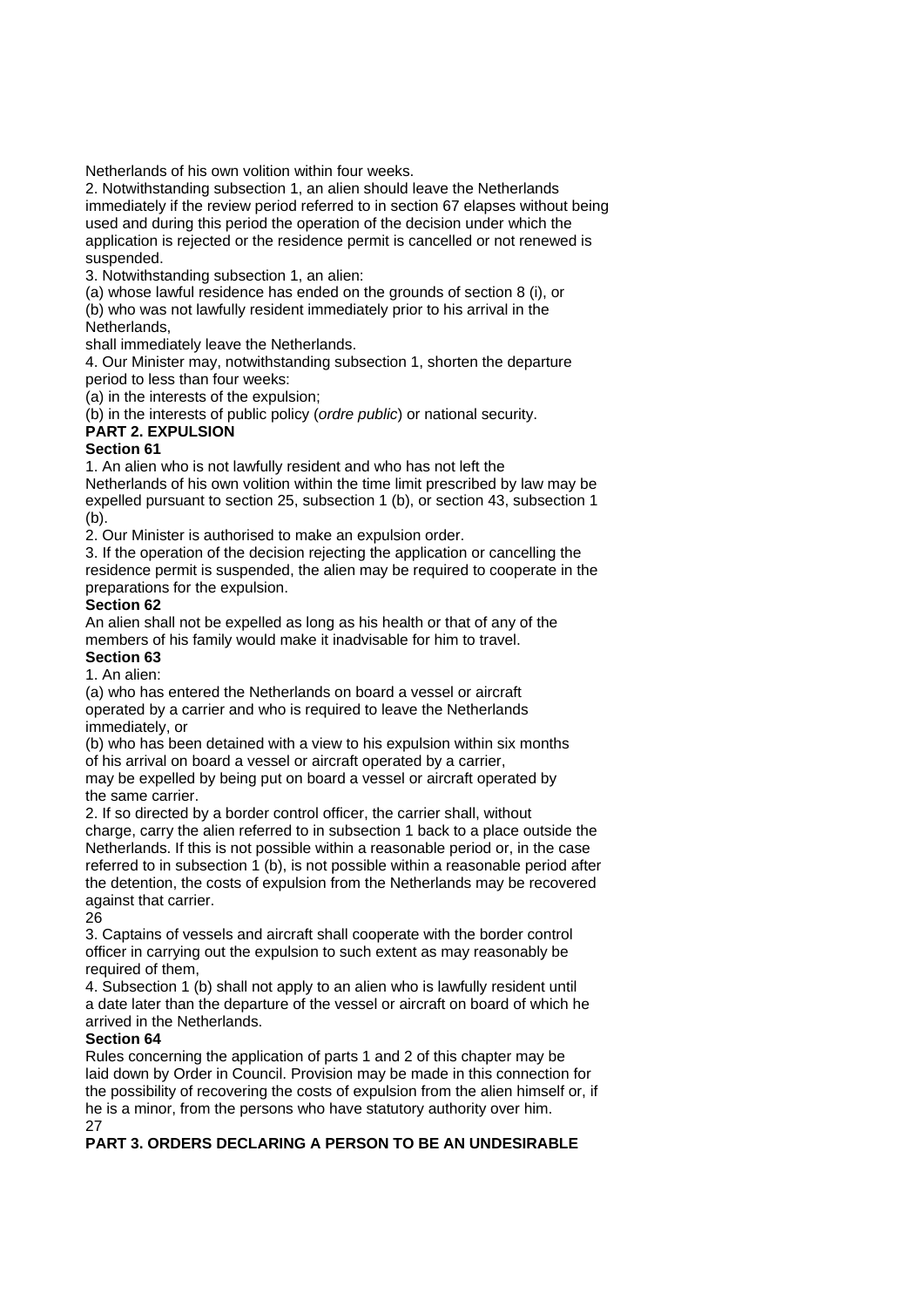# **ALIEN**

### **Section 65**

1. An alien may be declared by Our Minister to be an undesirable alien: (a) if he is not lawfully resident in the Netherlands and has repeatedly committed an act that constitutes an offence under this Act;

(b) if he has been convicted by final judgment of a court for an indictable offence that carries a term of imprisonment of three or more years or has been given a non-punitive order within the meaning of article 37a of the Criminal Code for such an offence;

(c) if he is resident in the Netherlands other than on the grounds of section 8, (a) to (e) or (m), and he constitutes a threat to public policy (*ordre public*) or national security;

(d) pursuant to a treaty, or

(e) in the interests of the international relations of the Netherlands.

2. If the decision in which the alien is declared to be an undesirable alien is to be communicated by post, notice of the decision shall be given in the Government Gazette.

3. Notwithstanding section 8, a person who has been declared an undesirable alien may not be lawfully resident.

### **Section 66**

1. Our Minister may, at the request of an alien, decide to cancel an order declaring him to be an undesirable alien.

2. The order declaring a person to be an undesirable alien shall be cancelled if the alien has resided outside the Netherlands for a continuous period of ten years and none of the grounds referred to in section 65, subsection 1, has occurred during this period.

3. Rules on the application of the previous subsections may be laid down

by or pursuant to Order in Council.

# **CHAPTER 7. MEANS OF REDRESS PART 1. GENERAL PROVISIONS**

### **Section 67**

1. Notwithstanding section 6:7 of the General Administrative Law Act the time limit for lodging a notice of objection or application for review shall be four weeks.

2. Notwithstanding subsection 1, the time limit for an application for review shall be one week if the application for the granting of a residence permit for a fixed period as referred to in section 26 has been rejected within a number of hours designated by Order in Council.

3. Notwithstanding section 6:7 of the General Administrative Law Act the lodging of an application for review of an order as referred to in section 91 shall not be subject to any time limit.

## **Section 68**

1. Notwithstanding section 2:1 of the General Administrative Law Act a notice of objection, application for administrative review, application for judicial review or appeal may be lodged by the alien in person, his statutory representative, his special attorney or an attorney-at-law if he declares that he has been expressly authorised for this purpose.

28

2. If the alien has been deprived of his liberty he may also lodge the notice of objection, application for administrative, application for judicial review or appeal by means of a written statement as referred to in article 451a of the Code of Criminal Procedure.

### **Section 69**

1. Notwithstanding section 8:7 of the General Administrative Law Act the District Court of The Hague shall be competent to hear applications for judicial review of decisions given on the basis of this Act.

2. In the case of applications for judicial review of decisions given under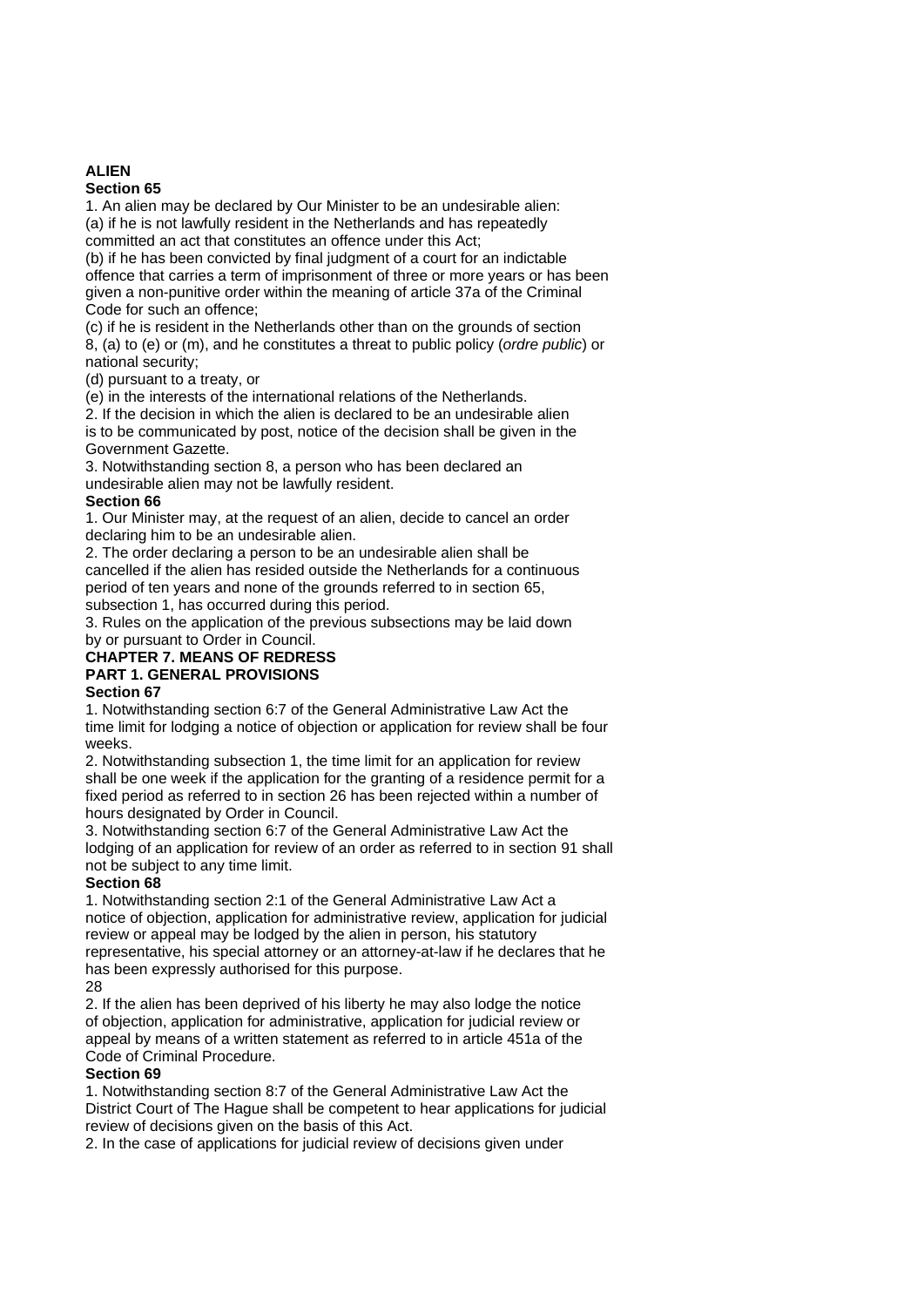this Act the District Court of The Hague may hold court hearings in alternatives places of session. It may be provided by Order in Council that, in accordance with rules to be prescribed in the Order in Council, court hearings may be held outside the principal seat of the district or outside the district.

3. The president of the District Court of The Hague shall decide what cases will be dealt with at the court hearings held in alternative places of session.

4. The District Court of The Hague may perform all activities in the alternative places of session, even other than at the court hearings, which it would be competent to do in its own district.

5. An interested party may submit an application for judicial review of an order made on the grounds of section 41, subsection 1, to the Administrative Law Division of the Council of State. Section 68, subsection 1, shall apply *mutatis mutandis*.

## 29

### **PART 2. ORDINARY CASES**

*Unit 1. General* 

### **Section 70**

1. This part applies if parts 3 and 5 of this chapter do not apply.

2. A decision concerning the issue of a visa, including an authorisation for temporary stay, shall be equated for the purposes of this part with a decision given pursuant to this Act.

3. For the purposes of this part, an act of an administrative authority in respect of a person in his capacity of alien shall be equated with a decision. **Section 71** 

1. The operation of an order to reject an application or cancel a residence permit shall be suspended until the time limit for lodging a notice of objection or an application for administrative review has expired or, if an objection or application for administrative review has been lodged, until a decision has been taken on the objection or application for administrative review.

2. Subsection 1 shall not apply if the application has been rejected or the residence permit has been cancelled on the grounds referred to in section:

 $(a)$  14, subsection 1  $(a)$  or  $(d)$ ; (b) 16, subsection 1 (e);

 $(c)$  19, subsection 1  $(b)$  or  $(d)$ ;

(d) 20, subsection 1 (c) or (d), unless the opinion of the Advisory

Committee on Aliens Affairs is being obtained.

3. Subsection 1 shall also not apply if the order involves the rejection of a repeat application or if the notice of objection or the notice of administrative review has not been lodged in time.

### **Section 72**

The interpreters called up by the Advisory Committee on Aliens Affairs shall be paid a fee from central government funds. The Criminal Proceedings Fees Act shall apply *mutatis mutandis*.

*Unit 2. Objection* 

### **Section 73**

Notwithstanding section 7:1 of the General Administrative Law Act no objection may be lodged against a decision which:

(a) has been given on the grounds of section 52, subsection 2, or sections 54 or 57;

(b) contains a direction in accordance with sections 53, 55 or 56. **Section 74** 

If an objection is lodged against a decision on the grounds of this Act where the decision has been given by or on behalf of the chief of police pursuant to a mandate, a decision shall be taken on the notice of objection within sixteen weeks of receipt of the notice of objection, notwithstanding section 7:10 of the General Administrative Law Act.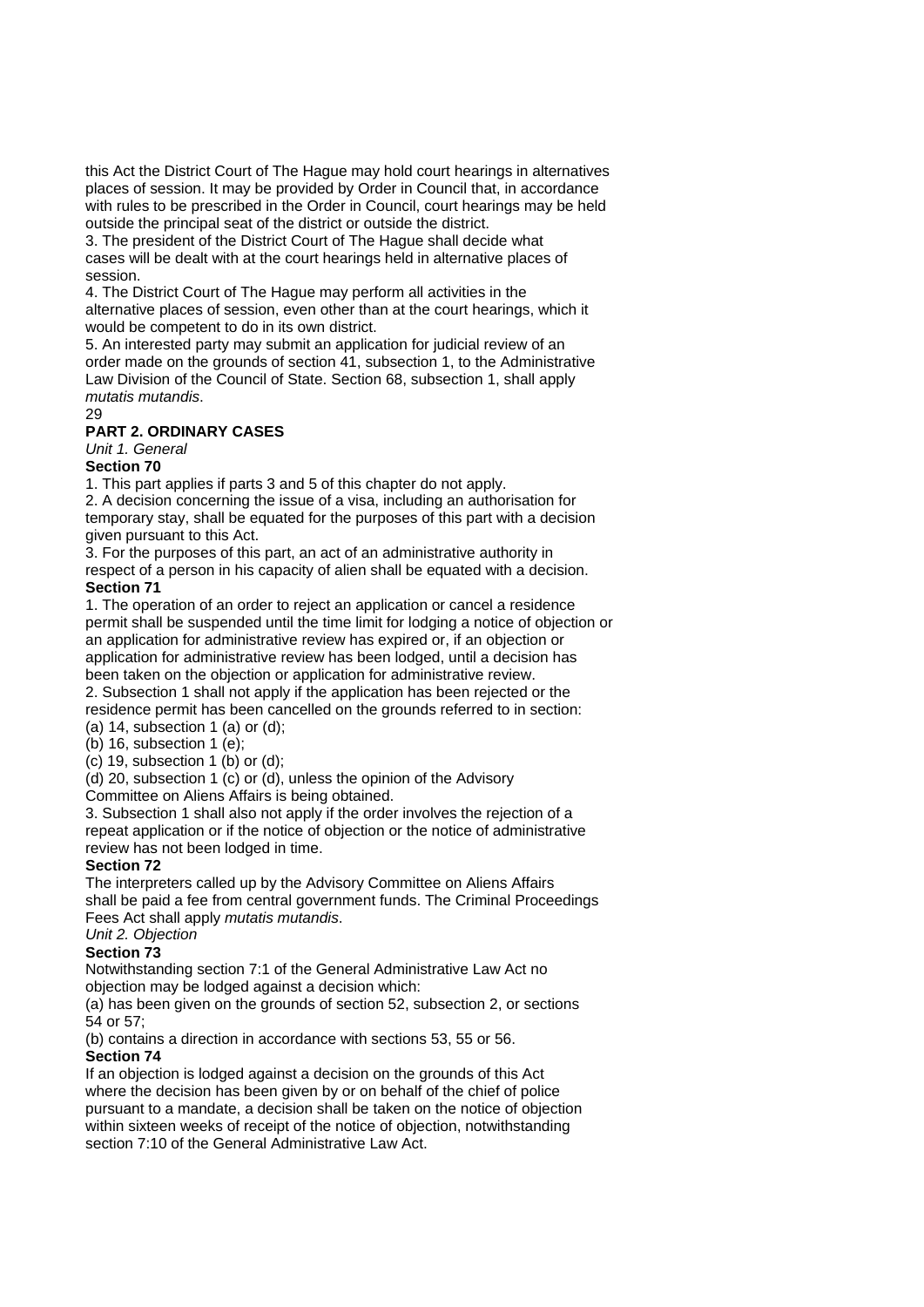# *Unit 3. Administrative review*

#### **Section 75**   $30$

1. An application may be lodged with Our Minister for administrative review of a decision implementing this Act which has not been taken by or on behalf of Our Minister. Section 10:3, subsection 2 (c), of the General Administrative Law Act shall not apply.

2. Notwithstanding subsection 1, no administrative review shall lie against a decision given on the grounds of section 6 and section 48, subsections 2 and 3.

*Unit 4. Application to the District Court* 

## **Section 76**

If application for provisional relief has been made in order to prevent expulsion before a decision has been taken on an objection or application for administrative review against a decision rejecting an application or cancelling a residence permit, the president of the District Court shall also decide as far as possible on that objection or application for administrative review.

**PART 3. ASYLUM** 

### *Unit 1. General*

### **Section 77**

1. This part applies only if an application has been lodged for review of an order concerning a residence permit as referred to in sections 26 and 31. 2. This part applies *mutatis mutandis* if an application has been lodged for

review of an order as referred to in section 41, subsection 1.

### **Section 78**

Section 7:1 of the General Administrative Law Act shall not apply.

*Unit 2. Application for judicial review* 

### **Section 79**

Notwithstanding section 8:41, subsection 1, of the General Administrative Law Act no registry fee shall be levied by the registrar.

## **Section 80**

1. The operation of an order concerning a residence permit shall be suspended until the time limit for applying for judicial review has expired or, if an application for judicial review has been lodged, until a decision has been taken on it.

2. Subsection 1 shall not apply if the order involves:

(a) the rejection of an application for a residence permit within a number

of hours designated by Order in Council;

(b) the rejection of a repeat application, or

(c) an order as referred to in section 41, subsection 1.

3. Subsection 1 shall not apply if the application for judicial review has not been lodged in time.

### **Section 81**

31

1. In assessing an application for judicial review, the District Court may take account of facts and circumstances that have occurred since the disputed order was made, unless this would be contrary to due process of law or the disposal of the case would as a result be delayed to an unacceptable extent. 2. The power referred to in subsection 1 shall exist only in so far as the facts and circumstances may be relevant to the decision on the residence permit referred to in sections 26 and 31.

3. At the request of the District Court Our Minister shall inform the opposite party and the Court as quickly as possible whether the facts and circumstances that have been invoked are grounds for upholding, altering or cancelling the disputed order. 32

# **PART 4. APPEAL**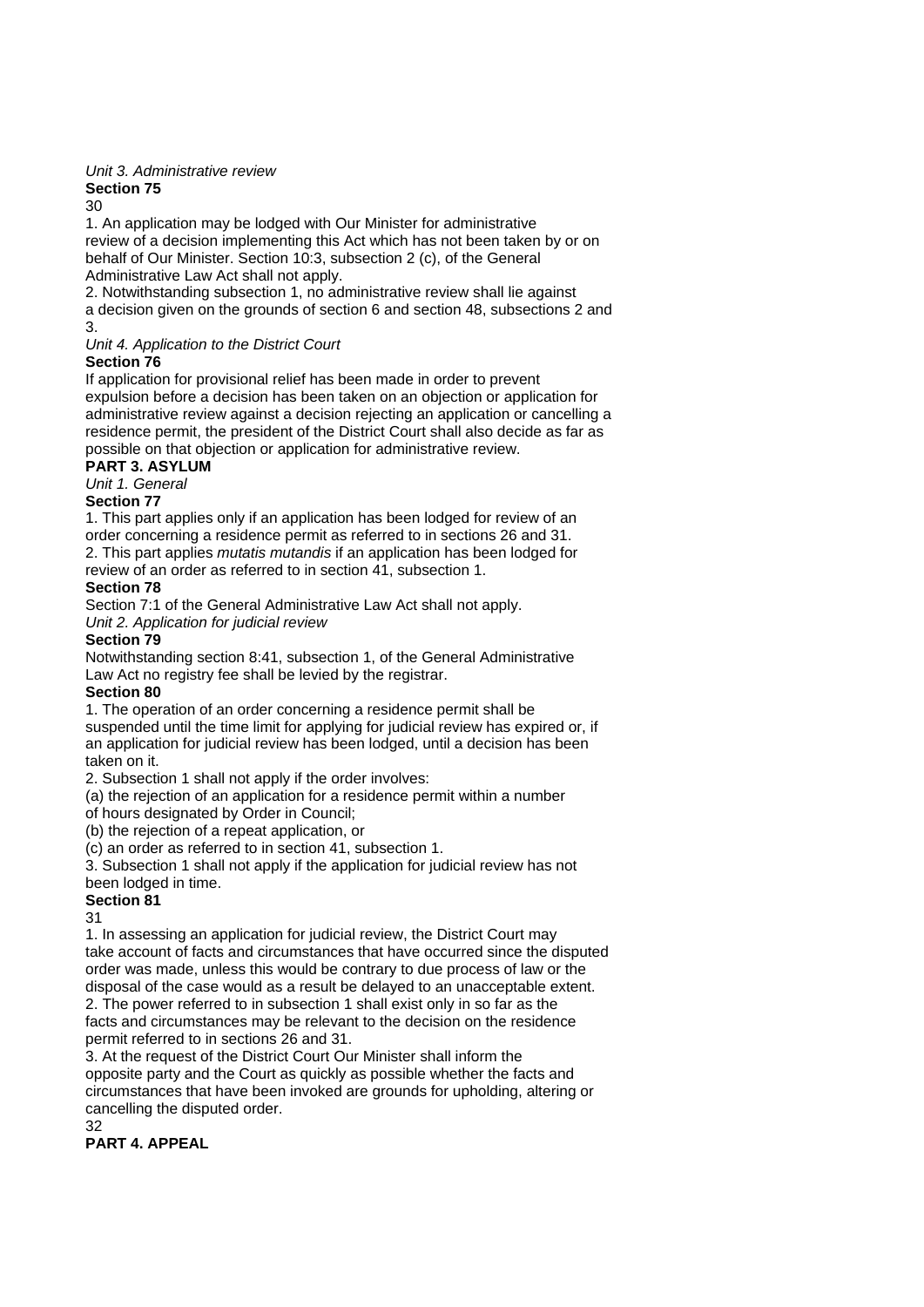### **Section 82**

Notwithstanding section 37, subsection 1, of the Council of State Act no appeal shall lie against a judgment of the District Court or of the president of the District Court:

(a) on an order or act on the grounds of chapter 4, part 2, or chapter 5;

(b) on a visa for a stay of less than three months;

(c) after application of section 76, or

(d) on the award of compensation as referred to in section 103.

### **Section 83**

1. Further to section 6:5 (d) of the General Administrative Law Act the notice of appeal shall contain one or more grounds of appeal against the judgment of the District Court or the president of the District Court.

2. A ground of appeal shall describe the part of the judgment to which the appellant cannot reconcile himself and the grounds on which the appellant cannot reconcile himself to it.

3. The appeal shall be declared inadmissible in the event of noncompliance with subsection 1 or 2 of this section, section 6:5 of the General Administrative Law Act or any other requirement prescribed by law for the processing of an appeal. Section 6:6 of the General Administrative Law Act

# shall not apply.

# **Section 84**

1. Notwithstanding section 40, subsection 4, of the Council of State Act the time limit within which the amount owed should be credited or deposited is two weeks. The president of the Administrative Law Division of the Council of State may prescribe a shorter period.

2. Notwithstanding section 40 of the Council of State Act, no registry fee shall be levied by the secretary if appeal is lodged against a judgment given pursuant to part 3 of the chapter.

3. Notwithstanding section 41 of the Council of State Act, no registry fee shall be levied by the secretary for a request for provisional relief if appeal is lodged against a judgment given pursuant to part 3 of the chapter. **Section 85** 

## Notwithstanding section 38, subsection 2, of the Council of State Act the registrar of the District Court that has given the judgment shall, without delay, send the case documents and a copy of the judgment, and if possible a copy of the official record of the session, to the secretary to the Council of State

#### **Section 86**

1. Chapter 8 of the General Administrative Law Act - with the exception of part 8.1.1 and sections 8:13, 8:41, 8:54, subsection 2, 8:55, 8:74 and 8:82 shall apply *mutatis mutandis* to the appeal in so far as not provided otherwise in this Act or in part 2 of title II of the Council of State Act.

2. Section 39 of the Council of State Act shall not apply.

### **Section 87**

1. The Administrative Law Division of the Council of State shall hear the appeal, subject to application of part 8.2.3 of the General Administrative Law Act.

33

2. The Administrative Law Division of the Council of State shall give

judgment no later than twenty-three weeks after receipt of the notice of appeal. **Section 88** 

Notwithstanding section 8:18 of the General Administrative Law Act a request to challenge a member of the single-judge chamber shall be dealt with by a single-judge chamber in which the judge who has been challenged does not sit.

### **Section 89**

1. When giving judgment the Administrative Law Division of the Council of State may confine itself to an assessment of the grounds of appeal.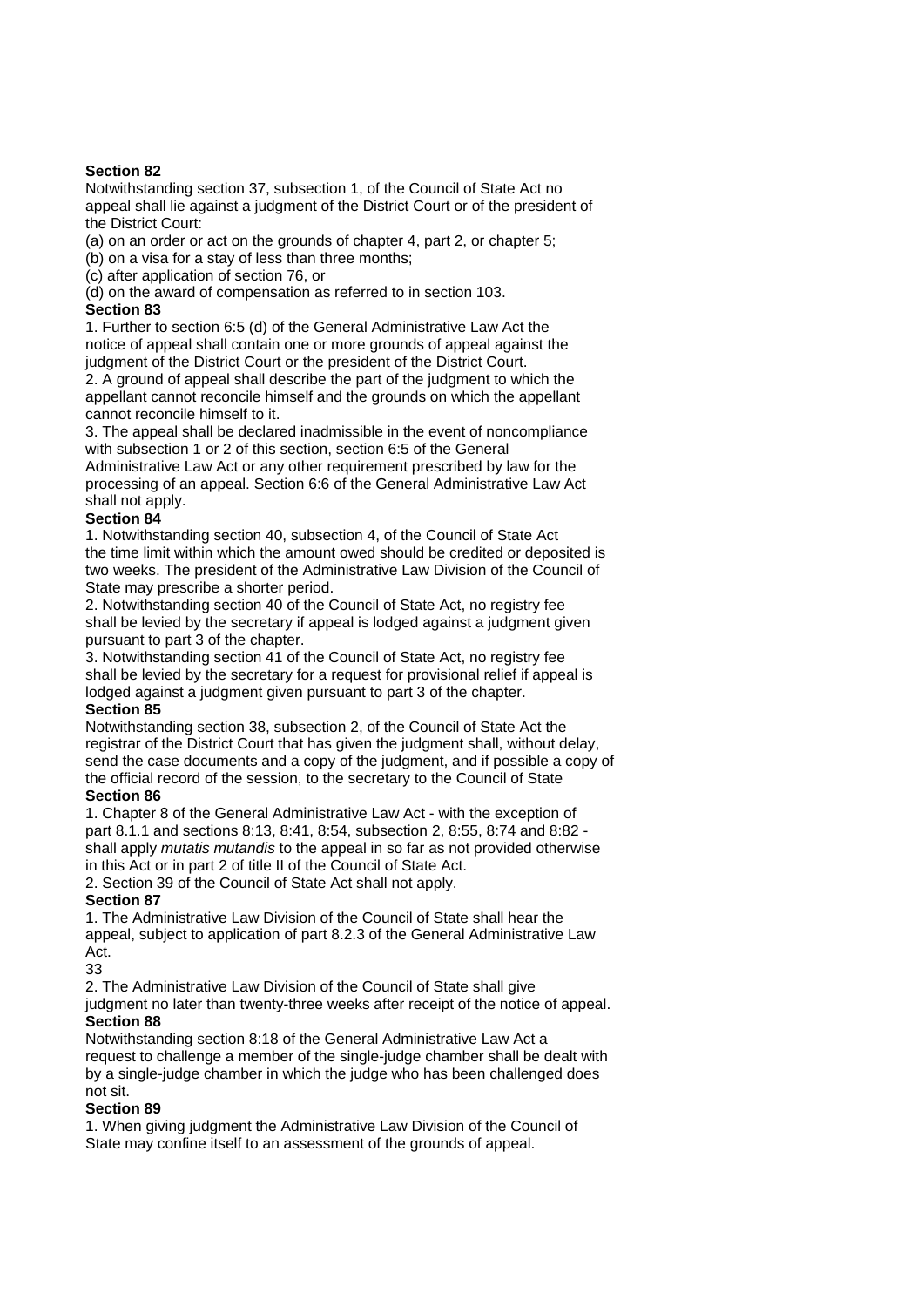2. If the Administrative Law Division of the Council of State is of the opinion that a ground of appeal does not warrant the setting aside of the decision it may confine itself to this opinion when stating the grounds of its judgment.

#### **Section 90**

Notwithstanding section 8:86 of the General Administrative Law Act the president of the Administrative Law Division of the Council of State may, when giving judgment on a request for provisional relief, also give judgment immediately in the main action if the request has not been dealt with at the court hearing.

34

# **PART 5. SPECIAL MEANS OF REDRESS**

### **Section 91**

1. A measure for the restriction or deprivation of the liberty of an alien that has been taken pursuant to this Act shall be equated with an order for the purposes of section 8:1, subsection 1, of the General Administrative Law Act. 2. Section 7:1 of the General Administrative Law Act shall not apply. 3. Notwithstanding section 8:41 of the General Administrative Law Act no registry fee shall be levied by the registrar.

### **Section 92**

1. Our Minister shall notify the District Court of an order imposing a custodial measure no later than on the third day after communication of the order, unless the alien has himself already lodged an application for judicial review. As soon as the District Court has received the notification the alien shall be deemed to have lodged an application for judicial review of the order imposing the custodial measure.

2. The District Court shall immediately determine the date of the court hearing. The hearing shall take place no later than on the seventh day after receipt of the application for judicial review or the notification. The District Court shall summon the alien to enter an appearance either in person or represented by counsel and shall summon Our Minister to enter an appearance through counsel in order to be heard. Notwithstanding section 8:42, subsection 2, of the General Administrative Law Act the time limit referred to in that section may not be extended.

3. The District Court shall give judgment orally or in writing. The written judgment shall be delivered within seven days of the conclusion of the hearing. Notwithstanding section 8:66, subsection 2, of the General Administrative Law Act the time limit referred to in that section may not be extended.

4. If the District Court is of the opinion, when hearing the case, that the application or implementation of the measure is contrary to this Act or is, on consideration of all the interests involved, not reasonably justified, it shall hold that the application for judicial review is well-founded. In such a case the District Court shall order that the measure be terminated or the manner of its implementation altered.

#### **Section 93**

1. If the District Court has held that the application for judicial review as referred to in section 92 is unfounded and the custody continues, Our Minister shall notify the District Court 92 of the continuation of the custody no later than four weeks after the judgment referred to in section, unless the alien has himself already lodged an application for judicial review. As soon as the District Court has received the notification the alien shall be deemed to have lodged an application for judicial review of the order continuing the custodial measure.

2. The District Court shall close the preliminary examination within a week of receiving the application for judicial review or the notification.

Notwithstanding section 8:57 of the General Administrative Law Act the District Court may also determine without the consent of the parties that no hearing will be held in court.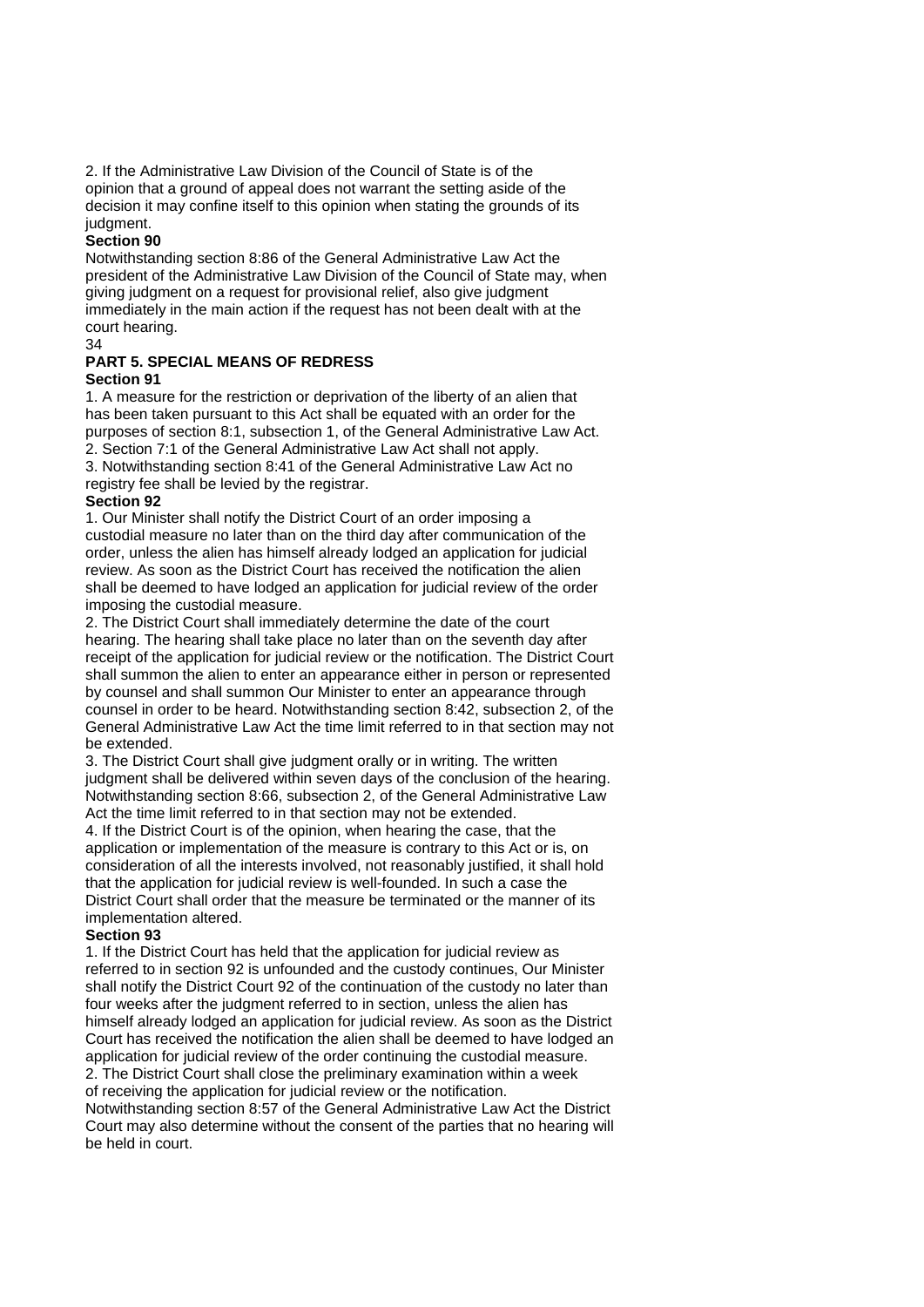3. The District Court shall give judgment orally or in writing. The written judgment shall be delivered within seven days of the conclusion of the examination. Notwithstanding section 8:66, subsection 2, of the General Administrative Law Act the time limit referred to in that section may not be extended.

35

4. If the District Court is of the opinion, when hearing the case, that the application or implementation of the measure is contrary to this Act or is, on consideration of all the interests involved, not reasonably justified, it shall hold that the application for judicial review is well-founded. In such a case the District Court shall order that the measure be terminated or the manner of its implementation altered.

5. Our Minister shall give notice of the continuation of the custody no later than four weeks after the District Court has given judgment as referred to in subsection 3, unless the alien has himself already lodged an application for judicial review. Subsection 1, second sentence, and subsections 2 to 5 shall apply *mutatis mutandis*.

### **Section 94**

36

Rules governing the way in which an alien is interviewed may be laid down by Order in Council.

### **Section 95**

1. Notwithstanding section 8:24 of the General Administrative Law Act the alien may be assisted at the hearings under sections 92 and 93 only by one or more of his legal counsel.

2. The legal counsel shall be given the opportunity at the hearing to make observations.

3. Only an attorney-at-law registered in the Netherlands or a person as referred to in section 16b of the Attorneys-at-law Act who works with an attorney-at-law registered in the Netherlands, in accordance with the provisions of section 16e of the Attorneys-at-law Act, shall be admitted as legal counsel. **Section 96** 

1. An alien shall always be authorised to appoint one or more legal counsel.

2. His statutory representative or his special attorney shall also be authorised to do so.

3. If the alien is unable to express his will in this connection and does not have a statutory representative or special attorney, his spouse or whichever of his relatives by blood or marriage, up to and including the fourth degree, is the first to act shall be authorised to appoint counsel. The president, acting *ex officio*, may assign one or more legal counsel if the persons referred to in the previous sentence are not considered able to make the choice within a reasonable period.

4. The legal counsel appointed under subsections 2 or 3 shall cease to act as soon as the alien himself has appointed legal counsel.

### **Section 97**

1. Counsel shall be assigned to an alien at his request as soon as he has been deprived of his liberty under this Act. Section 96, subsection 3, shall apply *mutatis mutandis*.

2. The president of the District Court in the court district in which the alien is present shall be authorised to give instructions to the Legal Aid Office for the assignment of counsel.

3. In so far as the law makes no other provision for the assignment, the Legal Aid Office may assign a counsel to the alien at his request.

4. A request made in accordance with the previous subsection shall be granted in cases in which it is reasonable to assume that the alien would otherwise be unable to bear the costs of counsel and in which there are also, in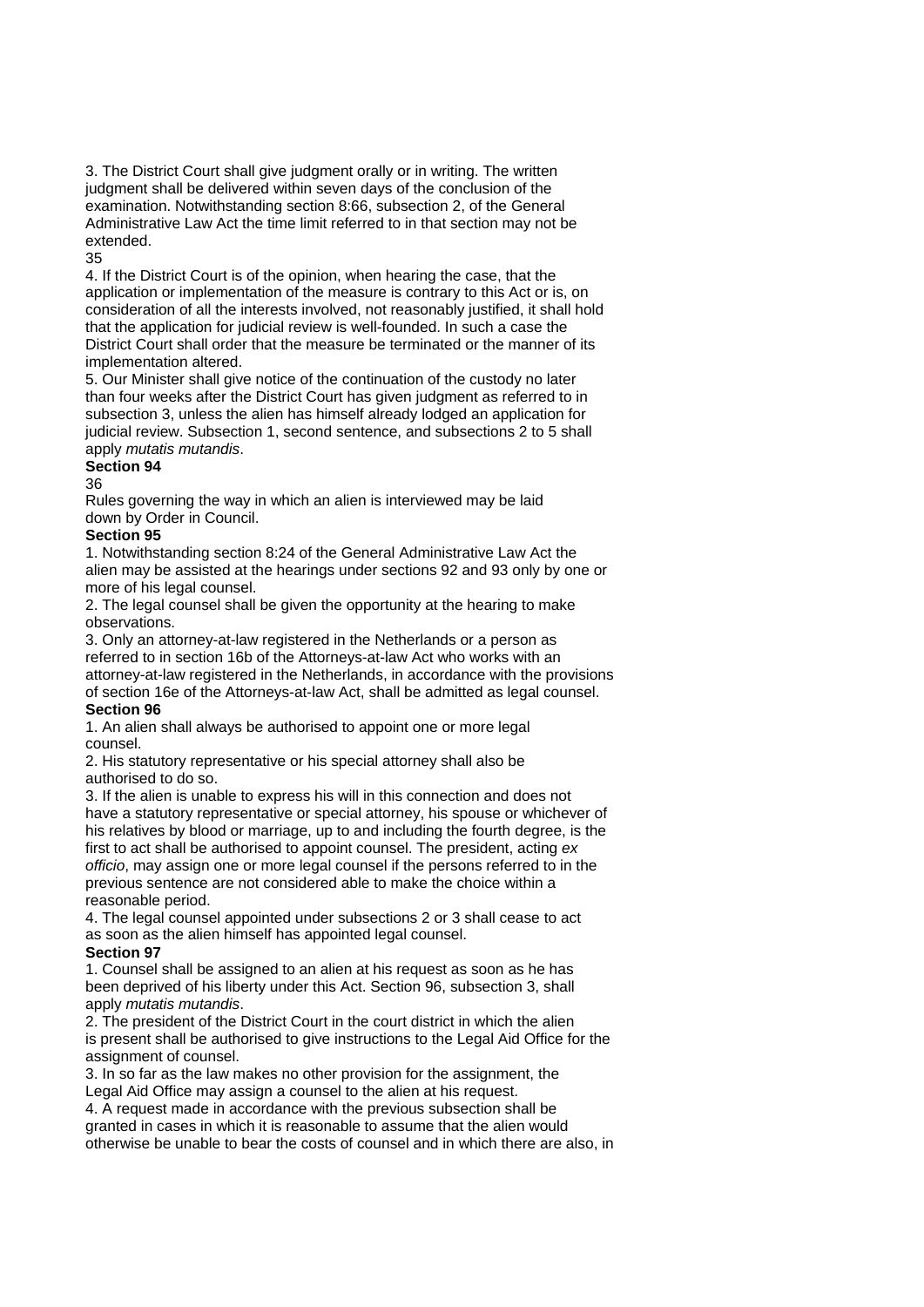the opinion of that Legal Aid Office, sufficient grounds for the assignment of counsel.

### **Section 98**

1. If the assigned counsel is unable to attend or is absent, another counsel shall, if necessary, be assigned to the alien without delay.

2. Another counsel may be assigned at the request of the assigned counsel or of the alien.

3. Assignment of another counsel shall be effected by the Legal Aid Office referred in section 97, subsections 2 or 3.

4. If the inability to attend or the absence of counsel becomes apparent only at the hearing under sections 92 and 93, the presiding judge shall give 37

instructions to the Legal Aid Office referred to in section 97, subsection 2 or 3, for the assignment of another counsel.

### **Section 99**

Rules for the remuneration of assigned counsel, including attorneys-at-law who act as counsel pursuant to section 98, and for the reimbursement of their expenses shall be laid down by Order in Council.

### **Section 100**

If Our Minister considers this desirable, he may recover the remuneration and expenses of an assignment under section 97 or 98 from the property of the alien. Rules concerning the manner of recovery and the manner of calculation of the amounts to be recovered shall be laid down by Order in Council.

### **Section 101**

Counsel shall have free access to the alien. He may speak to him in private and correspond with him by letter without the contents of such correspondence being seen by any other person, subject always to the requisite supervision and in accordance with the rules laid down under this Act with regard to the regime applicable to the space or place where the alien is staying.

### **Section 102**

Articles 585 to 590 of the Code of Criminal Procedure shall apply *mutatis mutandis* to judicial communications under sections 92 to 98.

### **Section 103**

If the District Court orders that a custodial measure be terminated or if the alien is released before the request for termination of the measure is dealt with, the alien may be awarded compensation from central government funds. For this purpose damage includes any injury not consisting of financial loss. Articles 90 and 93 of the Code of Criminal Procedure shall apply *mutatis mutandis*. If the alien dies after submitting his application, the compensation shall be awarded to his heirs.

### **CHAPTER 8. GENERAL AND CRIMINAL PROVISIONS**

### *Unit 1. Provision of information*

### **Section 104**

1. Our Minister or, as the case may be, the chief of police shall furnish other administrative authorities with the information concerning the residence status of an alien which they require for the performance of their duties. 2. Other administrative authorities shall be entitled, if acting of their own volition, and shall be obliged, if acting on request, to furnish Our Minister or, as the case may be, the chief of police, with the information necessary for the implementation of this Act. These administrative authorities may for this purpose make use of the national social security and tax registration number referred to in section 1 of the Municipal Database (Personal Records) Act. 3. The information referred to in subsections 1 and 2 shall not be furnished if this would prejudice the privacy of the person concerned to a disproportionate extent.

38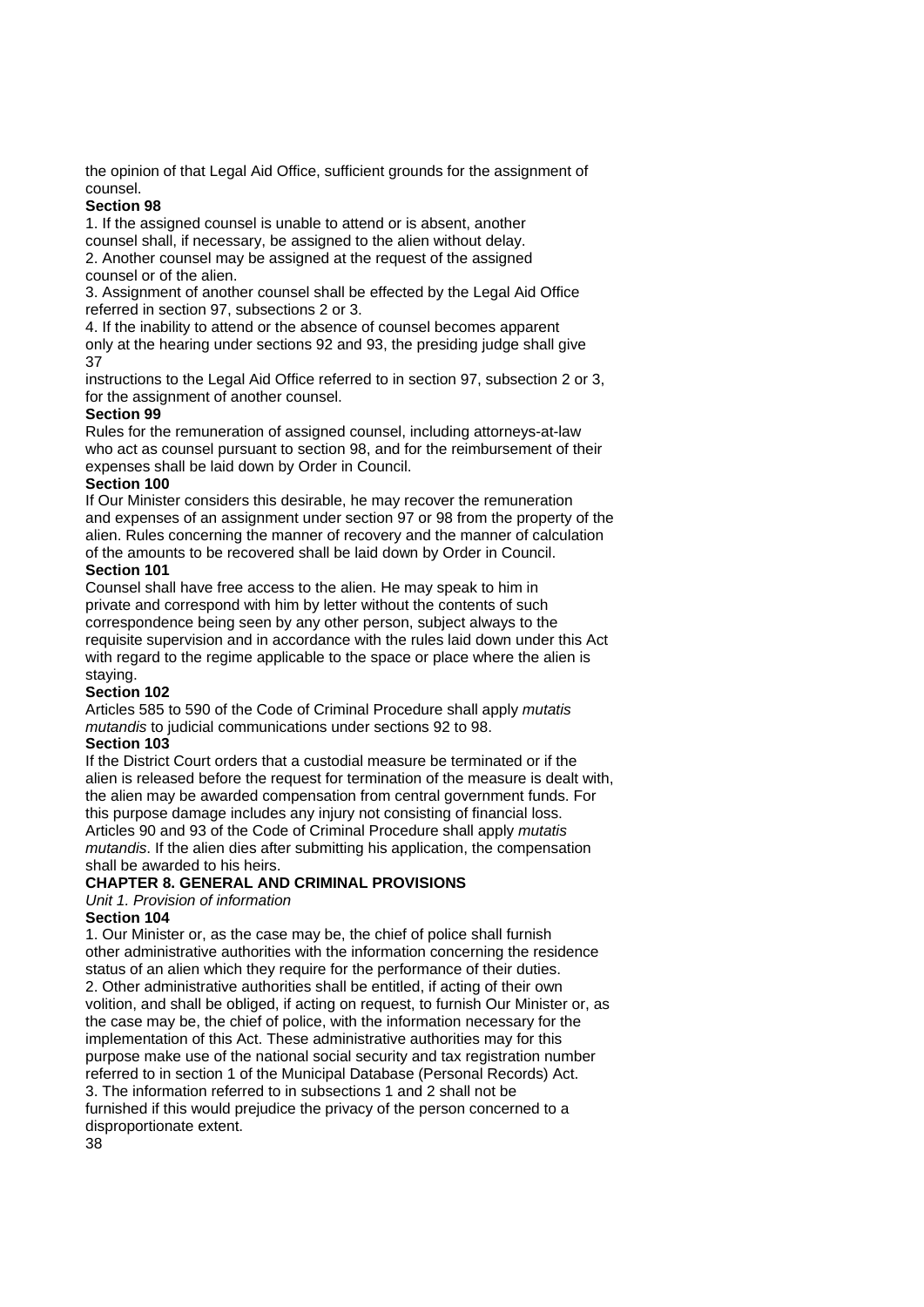4. Rules concerning the cases and manner in which information must in any event be furnished shall be laid down by Order in Council. 5. For the purposes of subsections 1 to 4, the executive boards of publicly funded institutions and the governing boards of publicly funded schools and other educational establishments shall be equated with administrative authorities.

*Unit 2. Criminal provisions* 

### **Section 105**

1. Any person who infringes a regulation laid down by or pursuant to section 4, subsections 1 and 2, section 5, subsections 1 and 2, or section 44, subsection 2, opening words and (b), or who acts in contravention of section 54, subsection 1, or who fails to observe an obligation imposed by or pursuant to section 6, subsection 1, section 52, section 53, section 55, subsection 1, section 56, subsection 1, or section 63, subsection 3, shall be liable to detention not exceeding six months or a category 2 fine.

2. The offences punishable under subsection 1 shall be deemed to be summary offences.

3. The border control officers and aliens supervision officers shall be responsible for investigating the offences made punishable under subsection 1, without prejudice to article 141 of the Code of Criminal Procedure. These officers shall also be responsible for investigating the offences made punishable in articles 179-182 and 184 of the Criminal Code, in so far as such offences relate to a direction, instruction or act given or undertaken by them. *Unit 3. Derogations* 

### **Section 106**

1. The operation of provisions of this Act may be wholly or partially suspended by Order in Council in order to implement a treaty or resolution of an international organisation binding on the Netherlands if this is necessary, in the opinion of the Cabinet, in order to implement the treaty or resolution within twelve months and if this Act must accordingly be amended to agree with the treaty or resolution.

2. The recommendation for an Order in Council to be adopted pursuant to subsection 1 shall not be made earlier than four weeks after the draft has been laid before the two Houses of the States General.

3. Our Minister shall ensure that a Bill intended to amend the Act in such a way that it agrees with the treaty or resolution referred to in subsection 1 is laid before the States General as quickly as possible after the adoption of an Order in Council adopted pursuant to subsection 1. If the Bill is withdrawn or is defeated in either House of the States General, the Order in Council shall be repealed immediately. If the Bill becomes law, the Order in Council shall cease to have effect on the date when the Act enters into effect.

4. For the purposes of a treaty in which border control has been transferred to external borders, references to "the Netherlands" in section 5, subsection 2, section 6, subsection 1, section 52, subsection 1, opening words and (a), section 54, subsection 2, and section 57, subsection 3, shall be construed as including the territory of other countries that are parties to the treaty, in so far as the operation of the treaty extends to such territory. 5. For the purposes of a treaty as referred to in subsection 4, the terms "public policy (*ordre public*)" and "national security" in section 3, subsection 1, and section 12, subsection 1, shall always be construed as including public policy or, as the case may be, national security of other countries that are parties to the treaty. 39

### **Section 107**

1. Without prejudice to section 7, subsection 1, and section 8, subsection 1, of the Coordination (Exceptional Circumstances) Act, section 108 may, in exceptional circumstances, be brought into operation by royal decree on the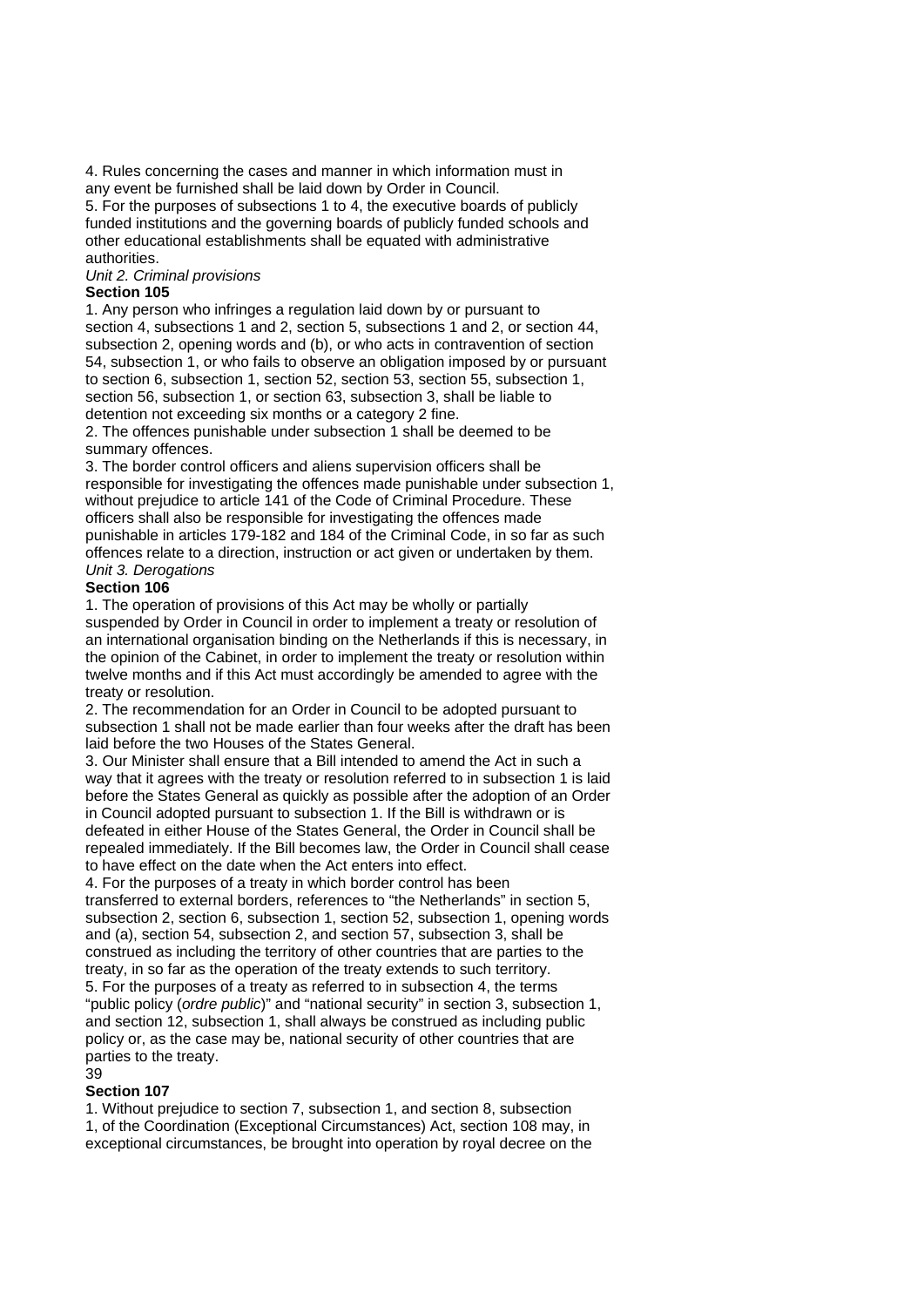recommendation of Our Prime Minister.

2. If the royal decree referred to in subsection 1 has been passed, a Bill providing for the continued operation of the provision made operational in such decree shall be laid before the Lower House without delay.

3. If the Bill is defeated in the States General the provision which has been made operational pursuant to subsection 1 shall be taken out of operation without delay by royal decree on the recommendation of Our Prime Minister.

4. The provision which has been made operational pursuant to subsection 1 shall be taken out of operation without delay by royal decree on the recommendation of Our Prime Minister as soon as, in Our view, circumstances permit this.

5. The royal decree referred to subsections 1, 3 and 4 shall be announced in the manner provided for therein. It shall enter into effect immediately after its announcement.

6. The royal decree referred to subsections 1, 3 and 4 shall in any event be published in the Bulletin of Acts, Orders and Decrees.

### **Section 108**

Rules that derogate from chapters 1 to 7 may be laid down by Order in Council to provide for the eventuality of exceptional circumstances. *Unit 4. Community citizens* 

# **Section 109**

Rule may be laid down by or pursuant to Order in Council in connection with the lawful residence of Community citizens and of aliens as referred to in section 8 (m), in which connection the rules may derogate from this Act in such a way as to benefit these aliens.

#### **CHAPTER 9. TRANSITIONAL AND FINAL PROVISIONS Section 110**

1. Subject to subsections 2 to 7 a right of residence that is valid on the date of entry into effect of this Act shall be deemed by operation of law to be a residence permit under this Act from that time onwards.

2. A permit for residence subject to restrictions shall be deemed to be a residence permit for a fixed period as referred to in section 13, subject to continuation of the restrictions and the period of validity.

3. A permit for permanent residence shall be deemed to be a residence permit for an indefinite period as referred to in section 18.

4. A permit for residence without restrictions shall be deemed to be a residence permit for an indefinite period.

5. An admission to the Netherlands pursuant to section 10, subsection 2, of the Aliens Act as worded prior to the entry into effect of this Act shall be deemed to be a residence permit for an indefinite period as referred to in section 18.

40

6. A provisional permit for residence shall be deemed to be a residence permit for a fixed period as referred to in section 26, subject to the existing period of validity.

7. An admission as a refugee shall be deemed to be a residence permit for an indefinite period as referred to in section 31.

### **Section 111**

During the first three years after the entry into effect of this Act the income requirements referred to in section 14, subsection 1 (c), section 16, subsection 1 (d), shall not be applied to:

(a) Netherlands nationals, or

(b) aliens who had been admitted to the Netherlands on the date of entry into effect of this Act.

Instead, the law applicable prior to the date of entry into effect of this Act shall remain in force.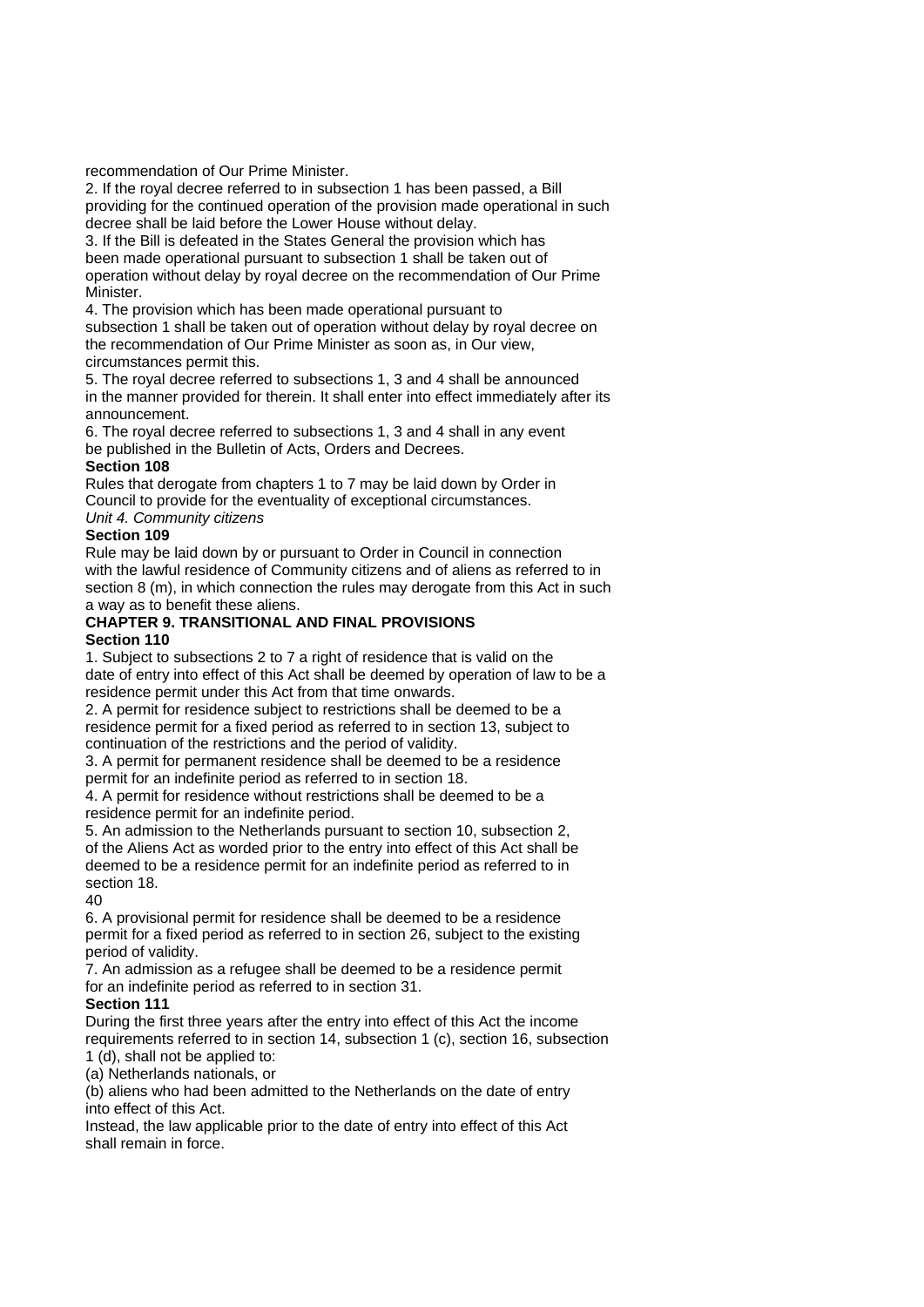### **Section 112**

1. An application:

(a) for the issue or renewal of a permit for residence,

(b) for the issue of a permit for permanent residence,

(c) for admission as a refugee,

which is being processed on the date of entry into effect of this Act shall be deemed to be an application for the issue of a residence permit under this Act.

2. The law that applied before the date of entry into effect of this Act shall continue to apply to the processing of applications as referred to in subsection 1.

### **Section 113**

1. The law that applies prior to the date on which an order is notified under the Aliens Act - or an act is performed under the Aliens Act - before the entry into effect of this Act shall continue to govern the possibility of lodging an objection against such order or act.

2. The law that applies prior to the date on which an order is notified under the Aliens Act - or an act is performed under the Aliens Act - before the entry into effect of this Act shall continue to apply the processing of a notice of objection against such order or act.

### **Section 114**

1. The law that applies prior to the date on which an order is notified under the Aliens Act - or an act is performed under the Aliens Act - before the entry into effect of this Act shall continue to govern the possibility of lodging an application for review of such order or act.

2. Section 67, subsection 2, shall not apply to an application for review of an order notified prior to the entry into effect of this Act. Instead, the law applicable prior to that date shall remain in force.

3. The law that applies prior to the date on which an order is notified under the Aliens Act - or an act is performed under the Aliens Act - before the entry into effect of this Act shall continue to govern the amount of the registry fee for an application for review of the order or act.

4. Section 81 shall not apply for eight weeks after the entry into effect of this Act to an application for review pending on the date of entry into effect of this Act.

41

### **Section 115**

An appeal as referred to in section 82 may be lodged only against a judgment of the District Court or the president of the District Court on an order that has been notified after the date of entry into effect of this Act.

### **Section 116**

1. Part 5 of chapter 7 shall not apply to a custodial measure under the Aliens Act, which is taken prior to date of entry into effect of this Act. Instead, the law applicable prior to that date shall remain in force.

2. The law applicable prior to the date of entry into effect of this Act shall continue to apply to an alien who is in custody on the date of entry into effect of this Act and shall remain applicable until a notice as referred to in section 92, subsection 1, first sentence is given for the first time. Notwithstanding section 92, subsection 1, first sentence, this notice shall be given no later than on the twenty-eighth day after the District Court has given judgment for the last time on an application by the alien for judicial review of the custodial measure. If the alien has not applied for judicial review of the custodial measure, the notice shall be given no later than on the twenty-eighth day after the entry into effect of this Act.

### **Section 117**

The Aliens Act is repealed. **Section 118**